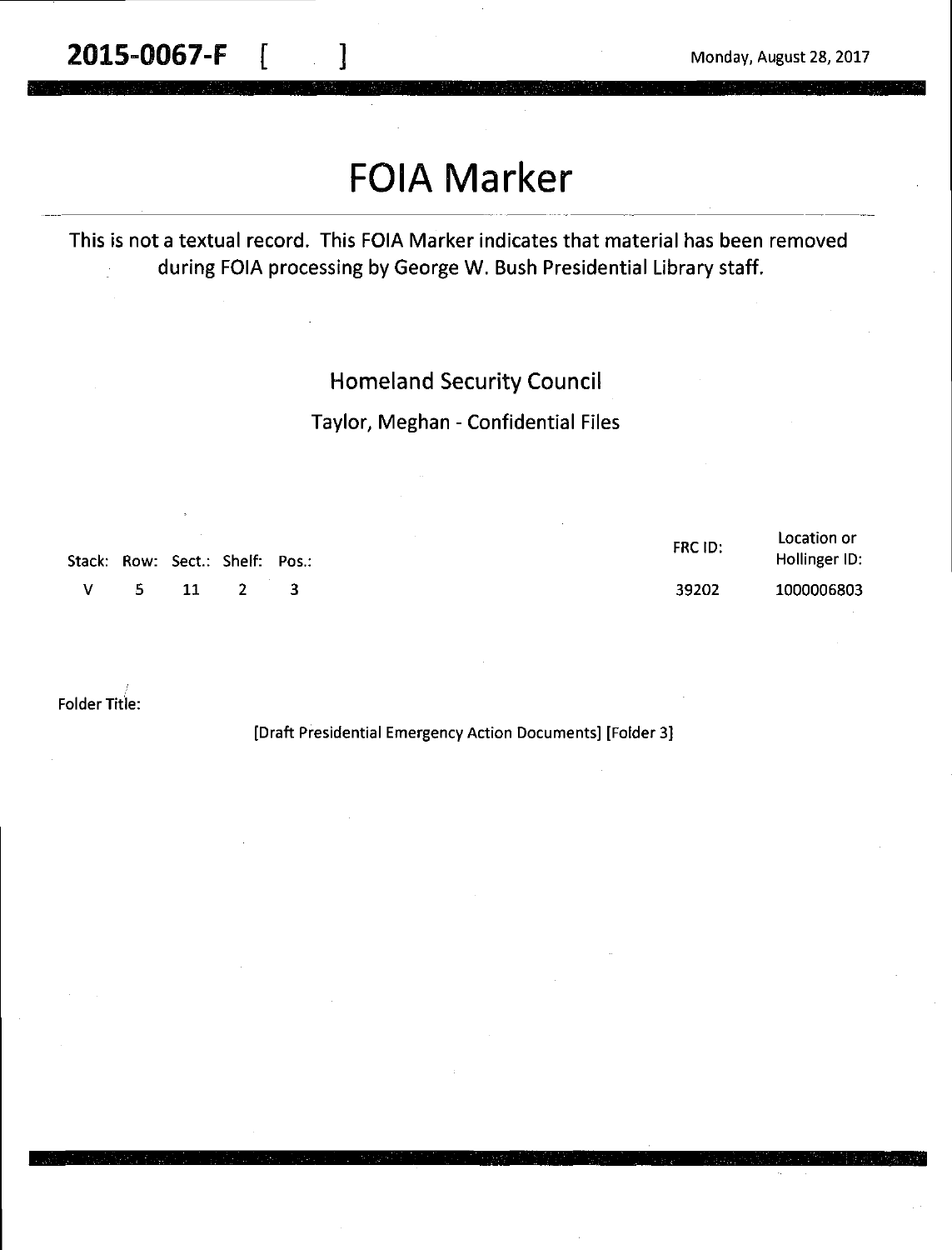## Withdrawn/Redacted Material The George W. Bush Library

| <b>DOCUMENT FORM</b><br>NO. |                                                              | <b>SUBJECT/TITLE</b>      | <b>PAGES</b>            | <b>DATE</b> | <b>RESTRICTION(S)</b> |
|-----------------------------|--------------------------------------------------------------|---------------------------|-------------------------|-------------|-----------------------|
| 002                         | Cover Sheet                                                  | PEADs Set Eight           | $\mathbf{1}$            | 11/07/2008  | P1/b1;                |
| 003                         | Draft                                                        | B-201 Summary<br>C        | $\boldsymbol{2}$        | N.D.        | P1/b1; P5;            |
| 004                         | Draft                                                        | [B-201-A] Executive Order | $\overline{\mathbf{4}}$ | N.D.        | P1/b1; P5;            |
| 005                         | Draft                                                        | [B-201-B] Executive Order | $\overline{\mathbf{4}}$ | N.D.        | P1/b1; P5;            |
| 006                         | Draft                                                        | B-201 Comments            | $6\phantom{.}6$         | N.D.        | P1/b1; P5;            |
| 007                         | Draft                                                        | B-202 Summary             | $\overline{2}$          | N.D.        | P1/b1; P5;            |
| 008                         | Draft                                                        | B-202 Executive Order     | $\overline{2}$          | N.D.        | P1/b1; P5;            |
| 009                         | Draft                                                        | B-202 Comments            | 9                       | N.D.        | P1/b1; P5;            |
| <b>SERIES:</b>              | <b>COLLECTION TITLE:</b><br><b>Homeland Security Council</b> |                           |                         |             |                       |

#### **Taylor, Meghan** - **Confidential Files**

#### **FOLDER TITLE:**

#### **[Draft Presidential Emergency Action Documents] [Folder 3]**

**FRCID:** 

39202

#### **RESTRICTION CODES**

Presidential Records Act - (44 U.S.C. 2204(a)]

Freedom of Information Act - (S U.S.C. 552(b)]

- Pl National Security Classified Information ((a)(l) of the PRA)
- P2 Relating to the appointment to Federal office [(a)(2) of the PRA)
- P3 Release would violate a Federal statute ((a)(3) of the PRAJ
- P4 Release would disclose trade secrets or confidential commercial or financial information ((a)(4) of the PRA)
- PS Release would disclose confidential advice between the President and his advisors, or between such advisors (a)(S) of the PRA]

P6 Release would constitute a clearly unwarranted invasion of personal privacy ((a)(6) of the PRA]

PRM. Personal record misfile defined in accordance with 44 U.S.C. 2201(3).

#### Deed of Gift Restrictions

- A. Closed by Executive Order 13526 governing access to national security information.
- B. Closed by statute or by the agency which originated the document. C. Closed in accordance with restrictions contained in donor's deed
- of gift.

b(l) National security classified information ((b)(l) of the FOIA)

- b(2) Release would disclose internal personnel rules and practices of an agency  $\{(b)(2)$  of the FOIA]
- b(3) Release would violate a Federal statute [(b)(3) of the FOIA)
- b(4) Release would disclose trade secrets or confidential or financial information ((b)(4) of the FOIAI
- b(6) Release would constitute a clearly unwarranted invasion of personal privacy ((b)(6) of the FOIAI
- b(7) Release would disclose information compiled for law enforcement purposes [(b)(7) of the FOIA]
- b(S) Release would disclose information concerning the regulation of financial institutions  $[(b)(8)$  of the FOIA]
- b(9) Release would disclose geological or geophysical information concerning wells ((b)(9) of the FOIA]

#### Records Not Subject to FOIA

Court Sealed -The document is withheld under a court seal and is not subject to the Freedom of Information Act.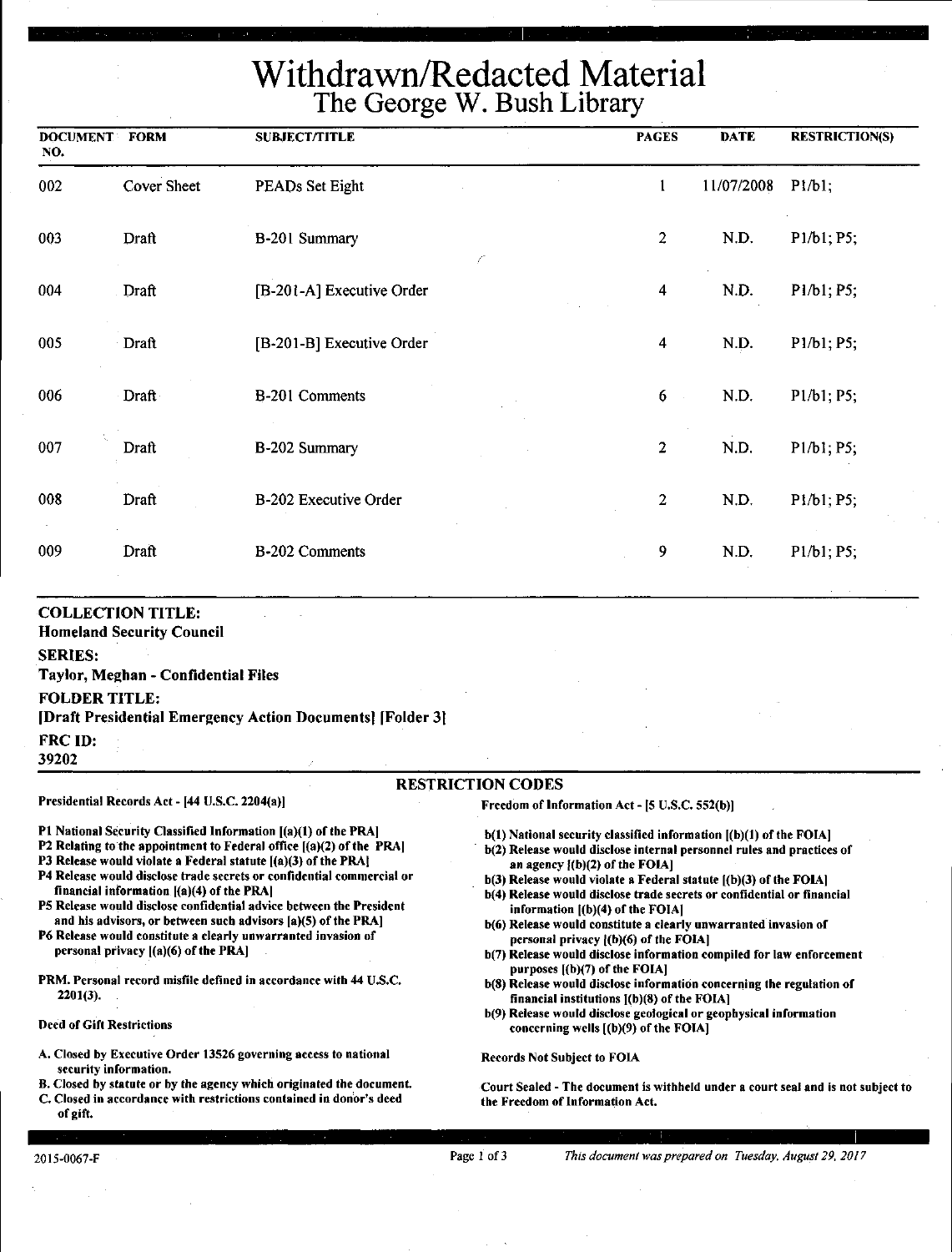## Withdrawn/Redacted Material The George W. Bush Library

| <b>DOCUMENT</b><br>NO. | <b>FORM</b> | <b>SUBJECT/TITLE</b>  | <b>PAGES</b>   | <b>DATE</b> | <b>RESTRICTION(S)</b> |
|------------------------|-------------|-----------------------|----------------|-------------|-----------------------|
| 010                    | Draft       | D-501 Summary         | 1              | ND.         | P1/b1; P5;            |
| 011                    | Draft       | D-501 Executive Order | $\overline{2}$ | N.D.        | P1/b1; P5;            |
| 012                    | Draft       | D-501 Comments        | $\overline{2}$ | N.D.        | P1/b1; P5;            |
| 013                    | Draft       | D-701 Summary         | $\sqrt{2}$     | N.D.        | P1/b1; P5;            |
| 014                    | Draft       | D-701 Executive Order | $\overline{c}$ | N.D.        | P1/b1; P5;            |
| 015                    | Draft       | D-701 Comments        | 4              | N.D.        | P1/b1; P5;            |
| 016                    | Draft       | F-201 Summary         | $\mathbf{1}$   | N.D.        | P1/b1; P5;            |
| 017                    | Draft       | F-201 Proclamation    | 5              | N.D.        | P1/b1; P5;            |
|                        |             |                       |                |             |                       |

#### **COLLECTION TITLE:**

Homeland **Security Council** 

**SERIES:** 

**T\_aylor, Meghan** - **Confidential Files** 

#### **FOLDER TITLE:**

**[Draft Presidential Emergency Action Documents] [Folder 3]** 

**FRCID:** 

**39202** 

#### RESTRICTION CODES

Presidential Records Act - [44 U.S.C. 2204(a))

financial information [(a)(4) of the PRA]

personal privacy ((a)(6) of the PRA)

#### Freedom of Information Act - [5 U.S.C. 552(b))

Pl National Security Classified Information [(a)(l) of the PRAJ P2 Relating to the appointment to Federal office  $[(a)(2)$  of the PRA] P3 Release would violate a Federal statute  $[(a)(3)$  of the PRA] P4 Release would disclose trade secrets or confidential commercial or

PS Release would disclose confidential advice between the President and his advisors, or between such advisors (a)(S) of the PRA) P6 Release would constitute a clearly unwarranted invasion of

PRM. Personal record misfile defined in accordance with 44 U.S.C.

A. Closed by Executive Order 13526 governing access to national

B. Closed by statute or by the agency which originated the document. C. Closed in accordance with restrictions contained in donor's deed

- b(l) National security classified information ((b)(l) of the FOIAJ b(2) Release would disclose internal personnel rules and practices of
- an agency  $[(b)(2)$  of the FOIA]
- $b(3)$  Release would violate a Federal statute  $[(b)(3)$  of the FOIA]
- b(4) Release would disclose trade secrets or confidential or financial information l(b)(4) of the FOIA)
- b(6) Release would constitute a clearly unwarranted invasion of personal privacy [(b)(6) of the FOIAJ
- b(7) Release would disclose information compiled for law enforcement purposes  $[(b)(7)$  of the FOIA]
- b(8) Release would disclose information concerning the regulation of financial institutions ((b)(8) of the FOIA)
- b(9) Release would disclose geological or geophysical information concerning wells [(b)(9) of the FOIA]

Records Not Subject to FOIA

Court Sealed~ The document is withheld under a court seal and is not subject to the Freedom of Information Act.

| 2015-0067-F |
|-------------|
|             |

of gift.

2201(3).

Deed of Gift Restrictions

security information.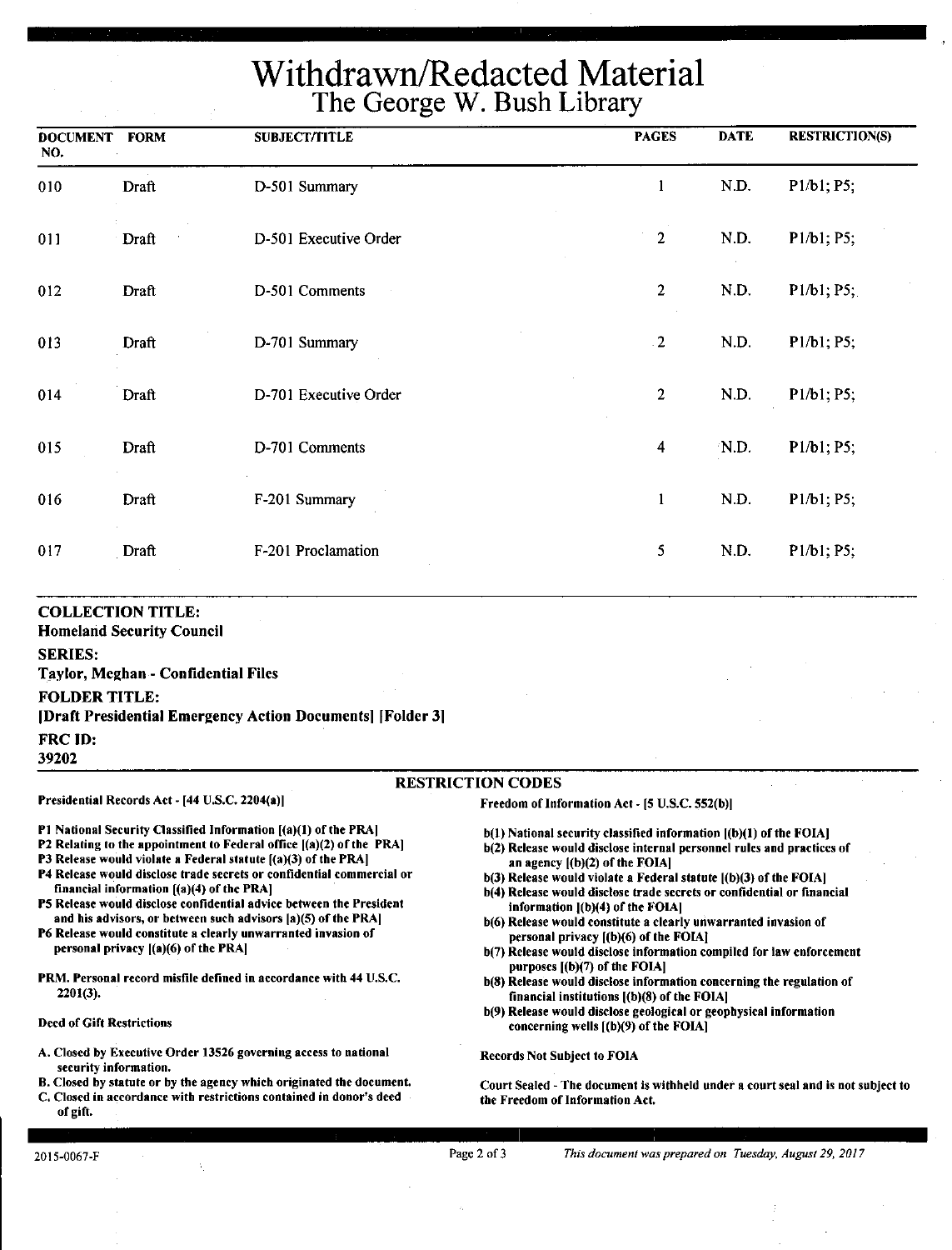## Withdrawn/Redacted Material The George W. Bush Library

| <b>DOCUMENT</b><br>NO. | <b>FORM</b> | <b>SUBJECT/TITLE</b>                 | <b>PAGES</b>   | <b>DATE</b> | <b>RESTRICTION(S)</b> |
|------------------------|-------------|--------------------------------------|----------------|-------------|-----------------------|
| 018                    | Draft       | $\mathbf{v}^{(k)}$<br>F-201 Comments | 5              | N.D.        | P1/b1; P5;            |
| 019                    | Draft       | F-202 Summary                        | $\overline{2}$ | N.D.        | P1/b1; P5;            |
| 020                    | Draft       | F-202 Proclamation                   | 5              | N.D.        | P1/b1; P5;            |
| 021                    | Draft       | F-202 Comments                       | 6              | N.D.        | P1/b1; P5;            |

Pl National Security Classified Information [(a)(l) of the PRA) P2 Relating to the appointment to Federal office  $[(a)(2)$  of the PRA] PJ Release would violate a Federal statute [(a)(3) of the PRA) P4 Release would disclose trade secrets or confidential commercial or

P5 Release would disclose confidential advice between the President and his advisors, or between such advisors (a)(S) of the PRA) P6 Release would constitute a clearly unwarranted invasion of

PRM. Personal record misfile defined in accordance with 44 U.S.C.

A. Closed by Executive Order 13526 governing access to national

B. Closed by statute or by the agency which originated the document. C. Closed in accordance with restrictions contained in donor's deed

#### RESTRICTION CODES

#### Presidential Records Act- [44 U.S.C. 2204(a))

#### Freedom of Information Act- [5 U.S.C. 552(b))

financial information  $|(a)(4)$  of the PRA

personal privacy ((a)(6) of the PRAJ

- b(l) National security classified information [(b)(l) of the FOIAJ b(2) Release would disclose internal personnel rules and practices of
- an agency ((b)(2) of the FOIAI
- b(3) Release would violate a Federal statute  $($ (b)(3) of the FOIA)
- b(4) Release would disclose trade secrets or confidential or financial information ((b)(4) of the FOIAI
- b(6) Release would constitute a clearly unwarranted invasion of personal privacy ((b)(6) of the FOIA]
- b(7) Release would disclose information compiled for law enforcement purposes ((b)(7) of the FOIAJ
- b(8) Release would disclose information concerning the regulation of financial institutions ((b)(S) of the FOIA)
- b(9) Release would disclose geological or geophysical information concerning wells ((b)(9) of the FOIAI

Records Not Subject to FOIA

Court Sealed - The document is withheld under a court seal and is not subject to the Freedom of Information Act.

of gift.

2201(3).

Deed of Gift Restrictions

security information.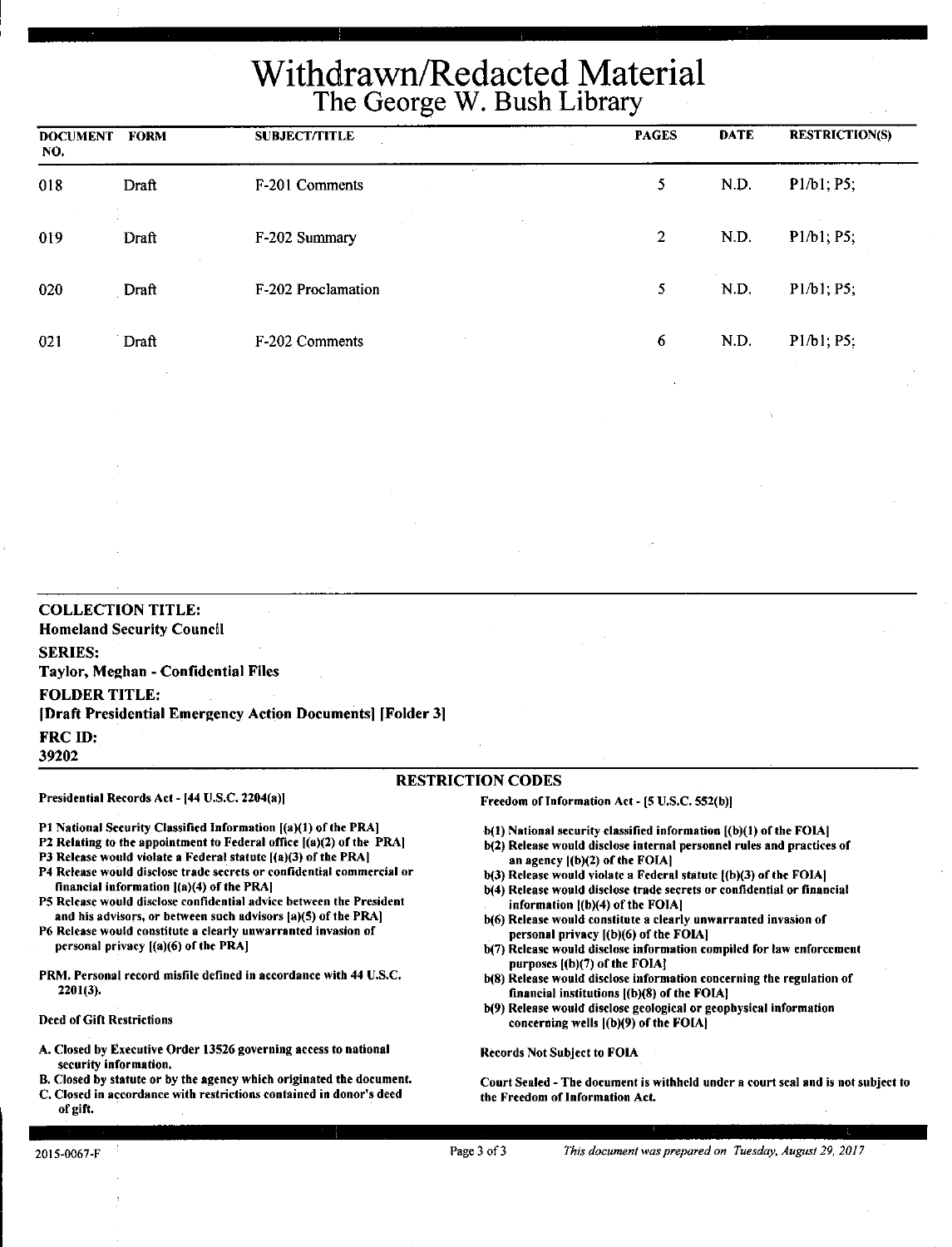$90T:$  *Cammand Center ~Y\O~* ~ *tf---g>OO Forsed on 11/21* 

Document Originally Attached to Following Page

 $\frac{1}{2}$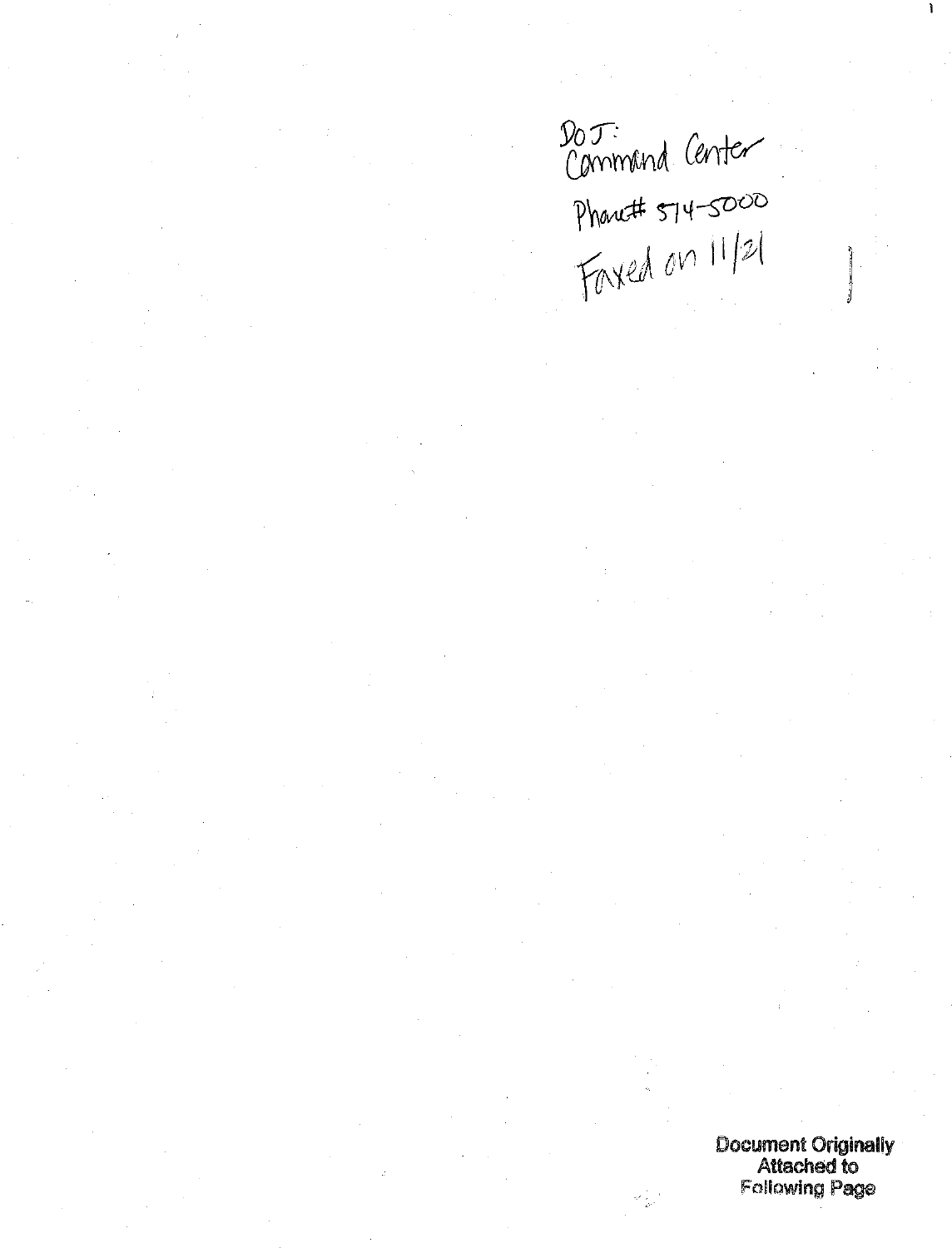|                                | TIME OF TRANSMISSION:                  |                                             | TIME OF RECEIPT:          |              |
|--------------------------------|----------------------------------------|---------------------------------------------|---------------------------|--------------|
|                                |                                        | <b>WHITE HOUSE</b><br><b>SITUATION ROOM</b> |                           |              |
|                                |                                        |                                             |                           |              |
| <b>PRECEDENCE</b>              | <b>CLASSIFICATION:</b>                 | <b>RELEASER:</b>                            |                           |              |
| <b>IMMEDIATE</b><br>PRIORITY   |                                        | DATE/TIME:                                  |                           |              |
| <b>ROUTINE</b><br><b>FLASH</b> |                                        |                                             | MESSAGE#:                 |              |
|                                |                                        |                                             |                           |              |
| FROM:                          | Meghan Taylor                          |                                             | PHONE: <b>62386</b> ROOM: | 4/4          |
|                                | SUBJECT: PE ADS                        |                                             | · PAGES:                  |              |
| <b>LOCATION</b>                | PLEASE DELIVER TO:                     | <b>DELIVER TO</b>                           | <b>ROOM</b>               | <b>PHONE</b> |
| D <u>OJ command</u><br>Cerrier | <u>Rosenang</u>                        | <u>Hart</u>                                 |                           |              |
|                                |                                        |                                             |                           |              |
|                                |                                        |                                             |                           |              |
|                                |                                        |                                             |                           |              |
|                                |                                        |                                             |                           |              |
|                                |                                        |                                             |                           |              |
|                                |                                        |                                             |                           |              |
|                                | SPECIAL DELIVERY INSTRUCTIONS/REMARKS: |                                             |                           |              |

 $\frac{1}{2}$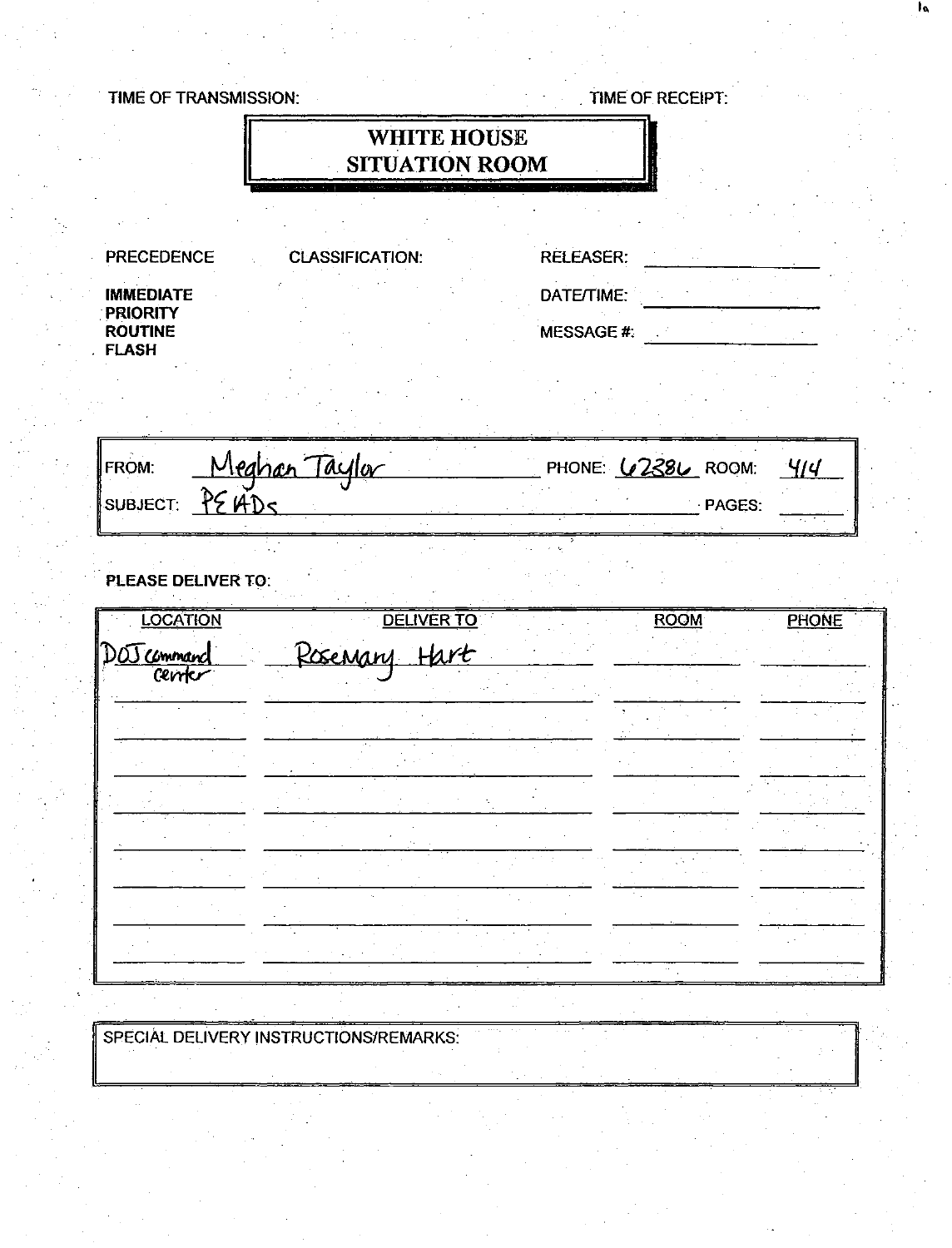| <b>FORM</b> | <b>SUBJECT/TITLE</b> | <b>PAGES</b> | <b>DATE</b> | <b>RESTRICTION(S)</b> |
|-------------|----------------------|--------------|-------------|-----------------------|
| Cover Sheet | PEADs Set Eight      |              | 11/07/2008  | $P1/b1$ :             |

## **This marker identifies the original location of the withdrawn item listed above. For a complete list of items withdrawn from this folder, see the Withdrawal/Redaction Sheet at the front of the folder.**

| <b>COLLECTION:</b><br><b>Homeland Security Council</b>                                                                                                                                                                                                                                                                                                                                                                                                                                                                                                                                                                                                                 |                                                                                                                                                                                                                                                                                                                                                                                                                                                                                                                                                                                                                                                                                                                         |
|------------------------------------------------------------------------------------------------------------------------------------------------------------------------------------------------------------------------------------------------------------------------------------------------------------------------------------------------------------------------------------------------------------------------------------------------------------------------------------------------------------------------------------------------------------------------------------------------------------------------------------------------------------------------|-------------------------------------------------------------------------------------------------------------------------------------------------------------------------------------------------------------------------------------------------------------------------------------------------------------------------------------------------------------------------------------------------------------------------------------------------------------------------------------------------------------------------------------------------------------------------------------------------------------------------------------------------------------------------------------------------------------------------|
| <b>SERIES:</b><br>Taylor, Meghan - Confidential Files                                                                                                                                                                                                                                                                                                                                                                                                                                                                                                                                                                                                                  |                                                                                                                                                                                                                                                                                                                                                                                                                                                                                                                                                                                                                                                                                                                         |
| <b>FOLDER TITLE:</b><br>[Draft Presidential Emergency Action Documents] [Folder 3]                                                                                                                                                                                                                                                                                                                                                                                                                                                                                                                                                                                     |                                                                                                                                                                                                                                                                                                                                                                                                                                                                                                                                                                                                                                                                                                                         |
| <b>FRC ID:</b><br>39202                                                                                                                                                                                                                                                                                                                                                                                                                                                                                                                                                                                                                                                | <b>FOIA IDs and Segments:</b><br>2015-0067-F                                                                                                                                                                                                                                                                                                                                                                                                                                                                                                                                                                                                                                                                            |
| OA Num.:<br>CF 0748                                                                                                                                                                                                                                                                                                                                                                                                                                                                                                                                                                                                                                                    |                                                                                                                                                                                                                                                                                                                                                                                                                                                                                                                                                                                                                                                                                                                         |
| <b>NARA Num.:</b><br>818                                                                                                                                                                                                                                                                                                                                                                                                                                                                                                                                                                                                                                               |                                                                                                                                                                                                                                                                                                                                                                                                                                                                                                                                                                                                                                                                                                                         |
|                                                                                                                                                                                                                                                                                                                                                                                                                                                                                                                                                                                                                                                                        | <b>RESTRICTION CODES</b>                                                                                                                                                                                                                                                                                                                                                                                                                                                                                                                                                                                                                                                                                                |
| Presidential Records Act - [44 U.S.C. 2204(a)]                                                                                                                                                                                                                                                                                                                                                                                                                                                                                                                                                                                                                         | Freedom of Information Act - [5 U.S.C. 552(b)]                                                                                                                                                                                                                                                                                                                                                                                                                                                                                                                                                                                                                                                                          |
| P1 National Security Classified Information [(a)(1) of the PRA]<br>P2 Relating to the appointment to Federal office ((a)(2) of the PRA]<br>P3 Release would violate a Federal statute [(a)(3) of the PRA]<br>P4 Release would disclose trade secrets or confidential commercial or<br>financial information [(a)(4) of the PRA]<br>P5 Release would disclose confidential advise between the President<br>and his advisors, or between such advisors [a](5) of the PRA]<br>P6 Release would constitute a clearly unwarranted invasion of<br>personal privacy $[(a)(6)$ of the PRA]<br>PRM. Personal record misfile defined in accordance with 44 U.S.C.<br>$2201(3)$ . | b(1) National security classified information [(b)(1) of the FOIA]<br>b(2) Release would disclose internal personnel rules and practices of<br>an agency $[(b)(2)$ of the FOIA]<br>$b(3)$ Release would violate a Federal statute $(6)(3)$ of the FOIA<br>b(4) Release would disclose trade secrets or confidential or financial<br>information $[(b)(4)$ of the FOIA]<br>b(6) Release would constitute a clearly unwarranted invasion of<br>personal privacy $(6)(6)$ of the FOIA]<br>b(7) Release would disclose information compiled for law enforcement<br>purposes $[(b)(7)$ of the FOIA]<br>b(8) Release would disclose information concerning the regulation of<br>financial institutions $f(b)(8)$ of the FOIA] |
| <b>Deed of Gift Restrictions</b>                                                                                                                                                                                                                                                                                                                                                                                                                                                                                                                                                                                                                                       | b(9) Release would disclose geological or geophysical information<br>concerning wells [(b)(9) of the FOIA]                                                                                                                                                                                                                                                                                                                                                                                                                                                                                                                                                                                                              |
| A. Closed by Executive Order 13526 governing access to national<br>security information.<br>B. Closed by statute or by the agency which originated the document.<br>C. Closed in accordance with restrictions contained in donor's deed<br>of gift.                                                                                                                                                                                                                                                                                                                                                                                                                    |                                                                                                                                                                                                                                                                                                                                                                                                                                                                                                                                                                                                                                                                                                                         |

 $\mathcal{L}_{\mathcal{L}}$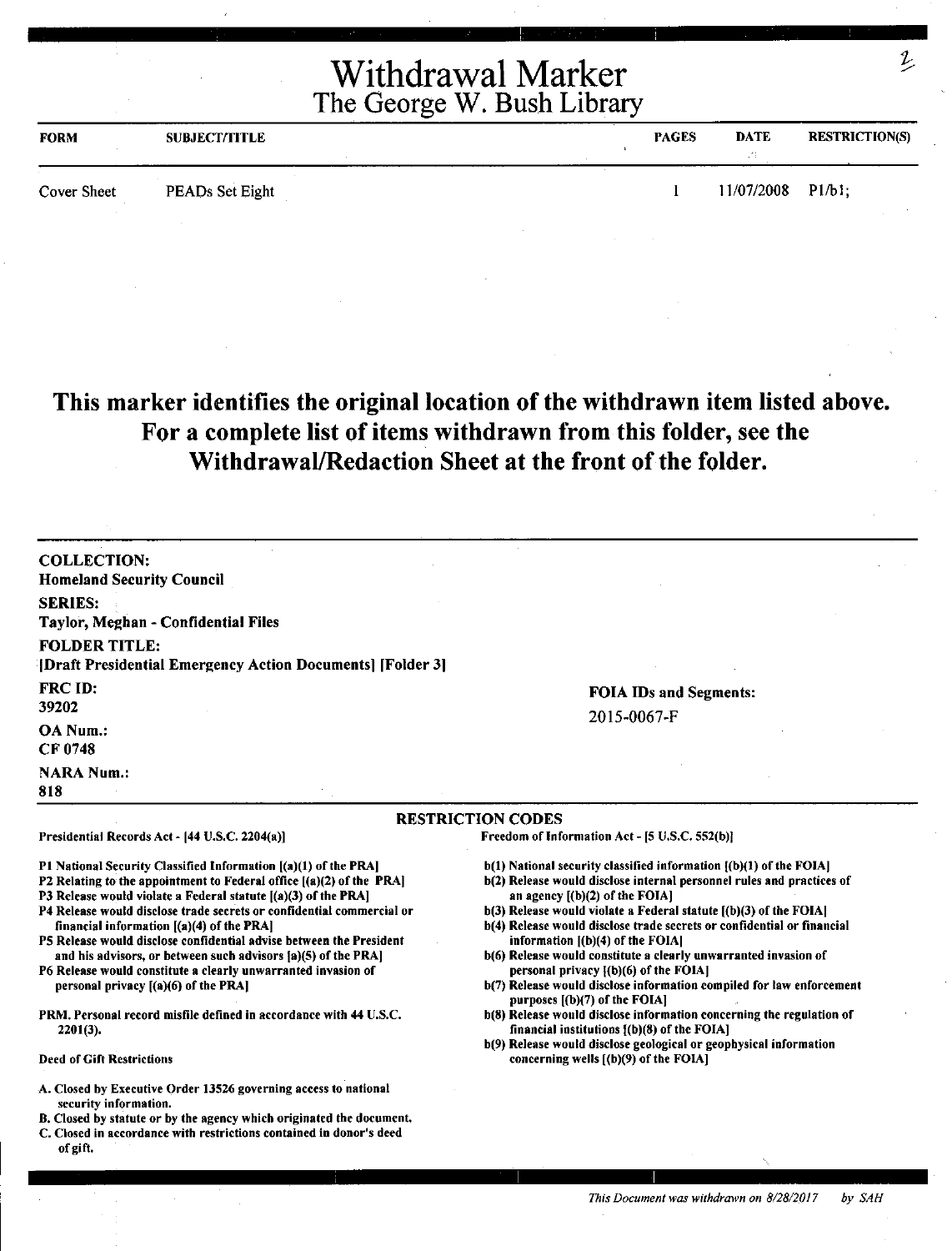| <b>FORM</b> | <b>SUBJECT/TITLE</b> | <b>PAGES</b> | <b>DATE</b> | <b>RESTRICTION(S)</b> |
|-------------|----------------------|--------------|-------------|-----------------------|
| Draft       | B-201 Summary        |              | N.D.        | P1/b1; P5;            |

#### **This marker identifies the original location of the withdrawn item listed above. For a complete list of items withdrawn from this folder, see the Withdrawal/Redaction Sheet at the front of the folder.**

| <b>COLLECTION:</b>                                                                                                                                       |                                                                                                                                             |
|----------------------------------------------------------------------------------------------------------------------------------------------------------|---------------------------------------------------------------------------------------------------------------------------------------------|
| <b>Homeland Security Council</b>                                                                                                                         |                                                                                                                                             |
| <b>SERIES:</b>                                                                                                                                           |                                                                                                                                             |
| Taylor, Meghan - Confidential Files                                                                                                                      |                                                                                                                                             |
| <b>FOLDER TITLE:</b>                                                                                                                                     |                                                                                                                                             |
| [Draft Presidential Emergency Action Documents] [Folder 3]                                                                                               |                                                                                                                                             |
| <b>FRC ID:</b>                                                                                                                                           | <b>FOIA IDs and Segments:</b>                                                                                                               |
| 39202                                                                                                                                                    |                                                                                                                                             |
| <b>OA</b> Num.:<br>CF 0748                                                                                                                               | 2015-0067-F                                                                                                                                 |
| <b>NARA Num.:</b>                                                                                                                                        |                                                                                                                                             |
| 818                                                                                                                                                      |                                                                                                                                             |
|                                                                                                                                                          | <b>RESTRICTION CODES</b>                                                                                                                    |
| Presidential Records Act - [44 U.S.C. 2204(a)]                                                                                                           | Freedom of Information Act - [5 U.S.C. 552(b)]                                                                                              |
| $\degree$ P1 National Security Classified Information [(a)(1) of the PRA]<br><b>P2 Relating to the appointment to Federal office [(a)(2) of the PRA]</b> | b(1) National security classified information [(b)(1) of the FOIA]<br>b(2) Release would disclose internal personnel rules and practices of |
| P3 Release would violate a Federal statute [(a)(3) of the PRA]                                                                                           | an agency $[(b)(2)$ of the FOIA]                                                                                                            |

- P4 Release would disclose trade secrets or confidential commercial or financial information ((a)(4) of the PRAJ
- PS Release would disclose confidential advise between the President and his advisors, or between such advisors (a)(S) of the PRAJ
- P6 Release would constitute a clearly unwarranted invasion of personal privacy  $\{(a)(6)$  of the PRA]
- PRM. Personal record misfile defined in accordance with 44 U.S.C. 2201(3),
- Deed of Gift Restrictions
- A. Closed by Executive Order 13526 governing access to national security information.
- 8. Closed by statute or by the agency which originated the document.
- C. Closed in accordance with restrictions contained in donor's deed of gift.
- an agency  $[(b)(2)$  of the FOIA]
- $b(3)$  Release would violate a Federal statute  $(6)(3)$  of the FOIA]
- b(4) Release would disclose trade secrets or confidential or financial information ((b)(4) of the FOIAJ
- b(6) Release would constitute a clearly unwarranted invasion of personal privacy f(b)(6) of the FOIA)
- b(7) Release would disclose information compiled for law enforcement purposes [(b)(7) of the FOIA]
- b(8) Release would disclose information concerning the regulation of financial institutions  $[(b)(8)$  of the FOIA]
- b(9) Release would disclose geological or geophysical information concerning wells ((b)(9) of the FOIA)

z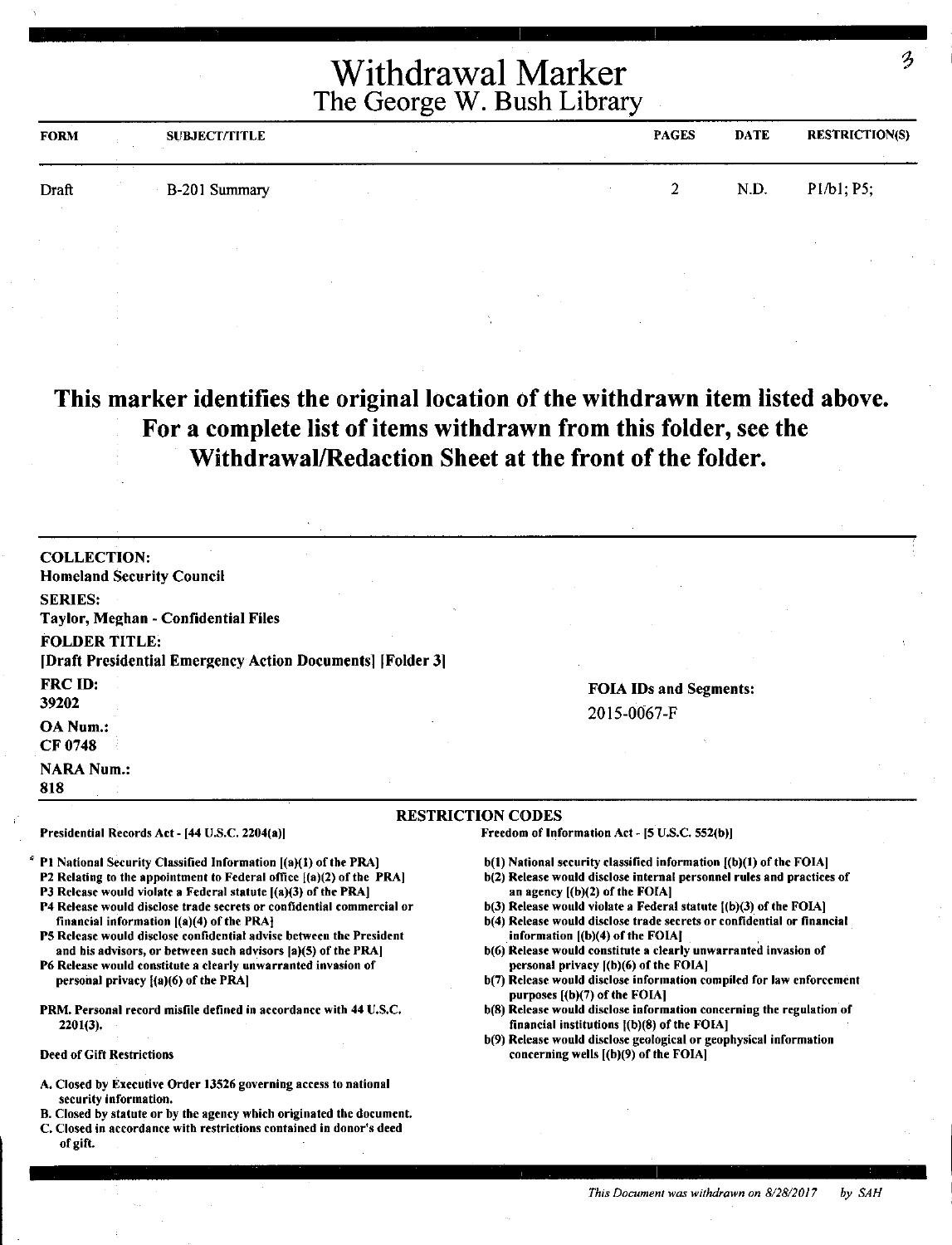| <b>FORM</b> | <b>SUBJECT/TITLE</b>      | <b>PAGES</b> | <b>DATE</b> | <b>RESTRICTION(S)</b> |
|-------------|---------------------------|--------------|-------------|-----------------------|
| Draft       | [B-201-A] Executive Order | 4            | N.D.        | P1/b1, P5;            |
|             |                           |              |             |                       |

## This marker identifies the original location of the withdrawn item listed above. **For a complete list of items withdrawn from this folder, see the Withdrawal/Redaction Sheet at the front of the folder.**

| <b>COLLECTION:</b><br><b>Homeland Security Council</b>                                                                                                                                                                                                                                                                                                                                                                                                                                                                                                                                                                                                                                                     |                                                                                                                                                                                                                                                                                                                                                                                                                                                                                                                                                                                                                                                                                                                                                                                                                                                   |
|------------------------------------------------------------------------------------------------------------------------------------------------------------------------------------------------------------------------------------------------------------------------------------------------------------------------------------------------------------------------------------------------------------------------------------------------------------------------------------------------------------------------------------------------------------------------------------------------------------------------------------------------------------------------------------------------------------|---------------------------------------------------------------------------------------------------------------------------------------------------------------------------------------------------------------------------------------------------------------------------------------------------------------------------------------------------------------------------------------------------------------------------------------------------------------------------------------------------------------------------------------------------------------------------------------------------------------------------------------------------------------------------------------------------------------------------------------------------------------------------------------------------------------------------------------------------|
| <b>SERIES:</b>                                                                                                                                                                                                                                                                                                                                                                                                                                                                                                                                                                                                                                                                                             |                                                                                                                                                                                                                                                                                                                                                                                                                                                                                                                                                                                                                                                                                                                                                                                                                                                   |
| Taylor, Meghan - Confidential Files                                                                                                                                                                                                                                                                                                                                                                                                                                                                                                                                                                                                                                                                        |                                                                                                                                                                                                                                                                                                                                                                                                                                                                                                                                                                                                                                                                                                                                                                                                                                                   |
| <b>FOLDER TITLE:</b><br>[Draft Presidential Emergency Action Documents] [Folder 3]                                                                                                                                                                                                                                                                                                                                                                                                                                                                                                                                                                                                                         |                                                                                                                                                                                                                                                                                                                                                                                                                                                                                                                                                                                                                                                                                                                                                                                                                                                   |
| <b>FRC ID:</b>                                                                                                                                                                                                                                                                                                                                                                                                                                                                                                                                                                                                                                                                                             | <b>FOIA IDs and Segments:</b>                                                                                                                                                                                                                                                                                                                                                                                                                                                                                                                                                                                                                                                                                                                                                                                                                     |
| 39202                                                                                                                                                                                                                                                                                                                                                                                                                                                                                                                                                                                                                                                                                                      | 2015-0067-F                                                                                                                                                                                                                                                                                                                                                                                                                                                                                                                                                                                                                                                                                                                                                                                                                                       |
| OA Num.:<br><b>CF 0748</b>                                                                                                                                                                                                                                                                                                                                                                                                                                                                                                                                                                                                                                                                                 |                                                                                                                                                                                                                                                                                                                                                                                                                                                                                                                                                                                                                                                                                                                                                                                                                                                   |
| <b>NARA Num.:</b><br>818                                                                                                                                                                                                                                                                                                                                                                                                                                                                                                                                                                                                                                                                                   |                                                                                                                                                                                                                                                                                                                                                                                                                                                                                                                                                                                                                                                                                                                                                                                                                                                   |
|                                                                                                                                                                                                                                                                                                                                                                                                                                                                                                                                                                                                                                                                                                            | <b>RESTRICTION CODES</b>                                                                                                                                                                                                                                                                                                                                                                                                                                                                                                                                                                                                                                                                                                                                                                                                                          |
| Presidential Records Act - [44 U.S.C. 2204(a)]                                                                                                                                                                                                                                                                                                                                                                                                                                                                                                                                                                                                                                                             | Freedom of Information Act - [5 U.S.C. 552(b)]                                                                                                                                                                                                                                                                                                                                                                                                                                                                                                                                                                                                                                                                                                                                                                                                    |
| P1 National Security Classified Information [(a)(1) of the PRA]<br>P2 Relating to the appointment to Federal office [(a)(2) of the PRA]<br>P3 Release would violate a Federal statute [(a)(3) of the PRA]<br>P4 Release would disclose trade secrets or confidential commercial or<br>financial information [(a)(4) of the PRA]<br>P5 Release would disclose confidential advise between the President<br>and his advisors, or between such advisors [a)(5) of the PRA]<br>P6 Release would constitute a clearly unwarranted invasion of<br>personal privacy $[(a)(6)$ of the PRA]<br>PRM. Personal record misfile defined in accordance with 44 U.S.C.<br>$2201(3)$ .<br><b>Deed of Gift Restrictions</b> | $b(1)$ National security classified information $(a)(1)$ of the FOIA?<br>b(2) Release would disclose internal personnel rules and practices of<br>an agency $[(b)(2)$ of the FOIA]<br>$b(3)$ Release would violate a Federal statute $(6)(3)$ of the FOIA]<br>b(4) Release would disclose trade secrets or confidential or financial<br>information $[(b)(4)$ of the FOIA?<br>b(6) Release would constitute a clearly unwarranted invasion of<br>personal privacy [(b)(6) of the FOIA]<br>b(7) Release would disclose information compiled for law enforcement<br>purposes $($ (b) $(7)$ of the FOIA $]$<br>b(8) Release would disclose information concerning the regulation of<br>financial institutions $[(b)(8)$ of the FOIA]<br>b(9) Release would disclose geological or geophysical information<br>concerning wells $[(b)(9)$ of the FOIA] |
| A. Closed by Executive Order 13526 governing access to national<br>security information.<br>B. Closed by statute or by the agency which originated the document.<br>C. Closed in accordance with restrictions contained in donor's deed<br>of gift.                                                                                                                                                                                                                                                                                                                                                                                                                                                        |                                                                                                                                                                                                                                                                                                                                                                                                                                                                                                                                                                                                                                                                                                                                                                                                                                                   |

Ú.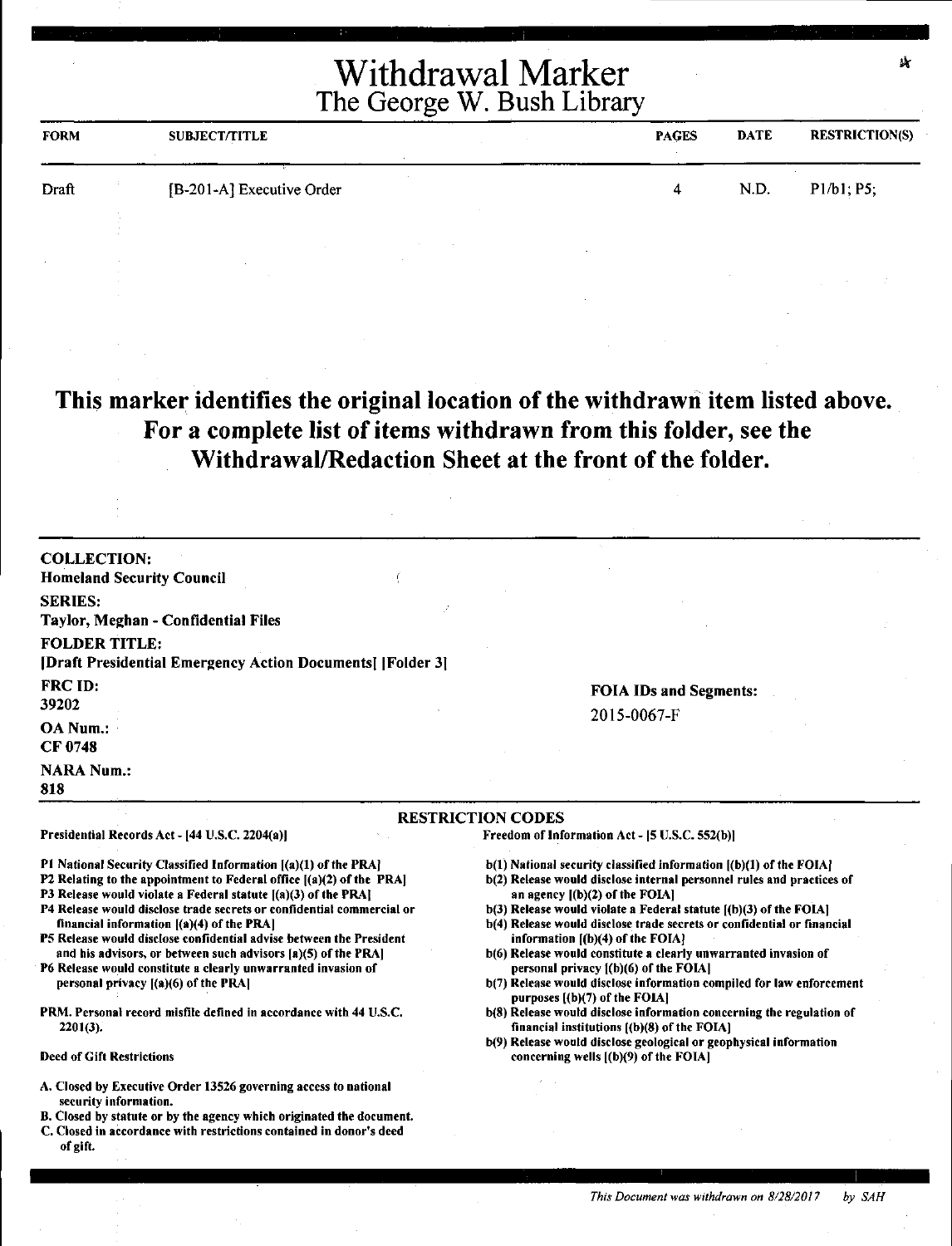| <b>FORM</b> | <b>SUBJECT/TITLE</b>      | <b>PAGES</b> | <b>DATE</b> | <b>RESTRICTION(S)</b> |
|-------------|---------------------------|--------------|-------------|-----------------------|
| Draft       | [B-201-B] Executive Order |              | N.D.        | P1/b1; P5;            |

## **This marker identifies the original location of the withdrawn item listed above. For a complete list of items withdrawn from this folder, see the Withdrawal/Redaction Sheet at the front of the folder.**

| <b>COLLECTION:</b><br><b>Homeland Security Council</b>                                                                                                                                                             |                                                                                                                                                                                    |
|--------------------------------------------------------------------------------------------------------------------------------------------------------------------------------------------------------------------|------------------------------------------------------------------------------------------------------------------------------------------------------------------------------------|
| <b>SERIES:</b>                                                                                                                                                                                                     |                                                                                                                                                                                    |
| Taylor, Meghan - Confidential Files                                                                                                                                                                                |                                                                                                                                                                                    |
| <b>FOLDER TITLE:</b><br>[Draft Presidential Emergency Action Documents] [Folder 3]                                                                                                                                 |                                                                                                                                                                                    |
| FRC ID:                                                                                                                                                                                                            | <b>FOIA IDs and Segments:</b>                                                                                                                                                      |
| 39202                                                                                                                                                                                                              | 2015-0067-F                                                                                                                                                                        |
| <b>OA Num.:</b><br>۰,<br>CF 0748                                                                                                                                                                                   |                                                                                                                                                                                    |
| <b>NARA Num.:</b><br>818                                                                                                                                                                                           |                                                                                                                                                                                    |
|                                                                                                                                                                                                                    | <b>RESTRICTION CODES</b>                                                                                                                                                           |
| Presidential Records Act - [44 U.S.C. 2204(a)]                                                                                                                                                                     | Freedom of Information Act - [5 U.S.C. 552(b)]                                                                                                                                     |
| P1 National Security Classified Information [(a)(1) of the PRA]<br>P2 Relating to the appointment to Federal office $[(a)(2)$ of the PRA]<br><b>P3 Release would violate a Federal statute [(a)(3) of the PRA]</b> | $b(1)$ National security classified information $(a)(1)$ of the FOIA.<br>b(2) Release would disclose internal personnel rules and practices of<br>an agency $[(b)(2)$ of the FOIA] |
| P4 Release would disclose trade secrets or confidential commercial or<br>financial information $[(a)(4)$ of the PRA                                                                                                | $b(3)$ Release would violate a Federal statute $(b)(3)$ of the FOIA]<br>b(4) Release would disclose trade secrets or confidential or financial                                     |
| P5 Release would disclose confidential advise between the President                                                                                                                                                | information $[(b)(4)$ of the FOIA]                                                                                                                                                 |
| and his advisors, or between such advisors (a)(5) of the PRA]<br>P6 Release would constitute a clearly unwarranted invasion of                                                                                     | b(6) Release would constitute a clearly unwarranted invasion of<br>personal privacy [(b)(6) of the FOIA]                                                                           |
| personal privacy $[(a)(6)$ of the PRA]                                                                                                                                                                             | b(7) Release would disclose information compiled for law enforcement<br>purposes $[(b)(7)$ of the FOIA]                                                                            |
| PRM. Personal record misfile defined in accordance with 44 U.S.C.<br>$2201(3)$ .                                                                                                                                   | b(8) Release would disclose information concerning the regulation of<br>financial institutions $(6)(8)$ of the FOIA?                                                               |
|                                                                                                                                                                                                                    | b(9) Release would disclose geological or geophysical information                                                                                                                  |
| <b>Deed of Gift Restrictions</b>                                                                                                                                                                                   | concerning wells $[(b)(9)$ of the FOIA]                                                                                                                                            |

- A. Closed by Executive Order 13526 governing access to national security information.
- B. Closed by statute or by the agency which originated the document.
- C. Closed in accordance with restrictions contained in donor's deed of gift.

*This Document was withdrawn on 8/28/2017* by *SAH* 

 $\mathcal{L}_{\mathcal{D}}$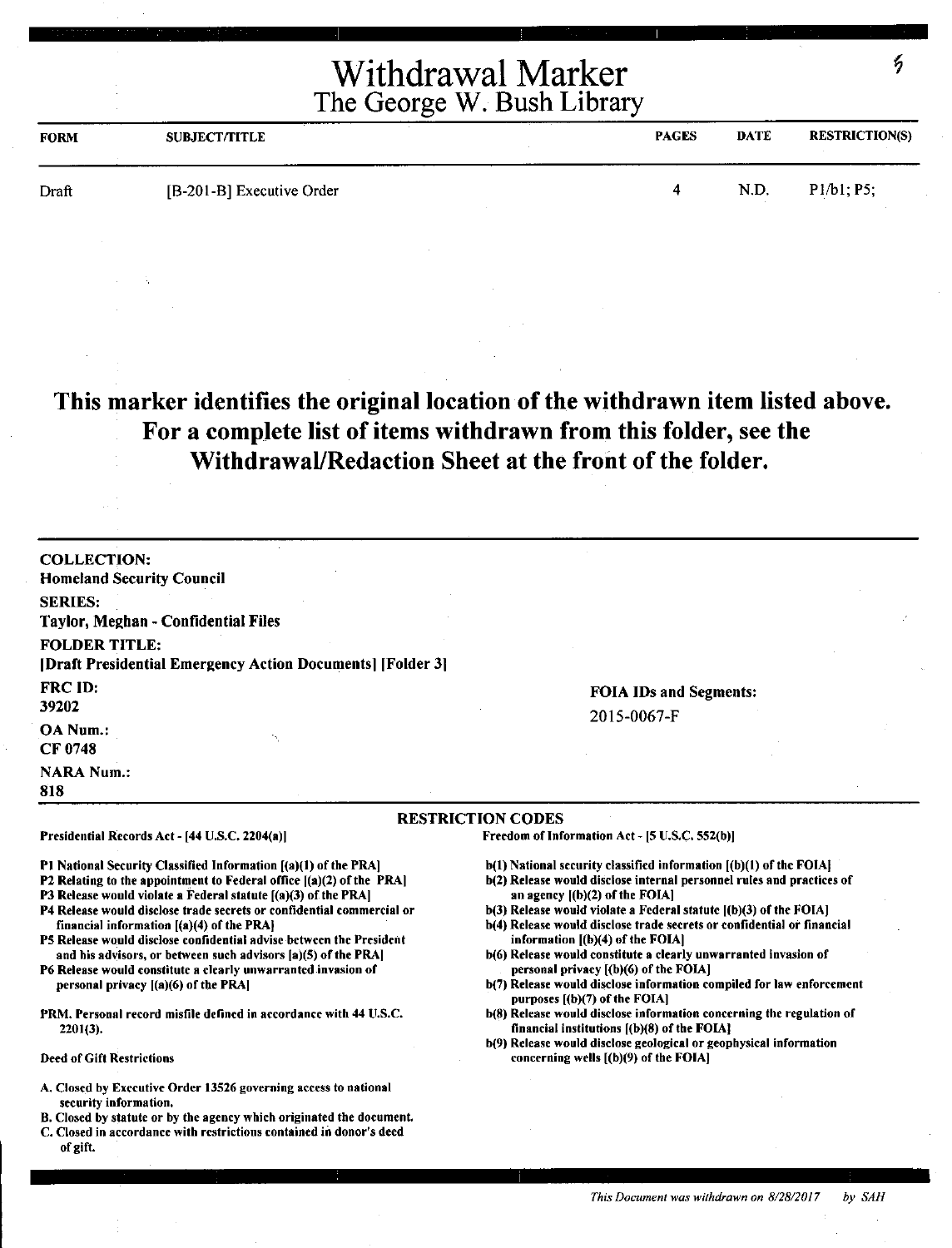| <b>FORM</b> | <b>SUBJECT/TITLE</b> | <b>PAGES</b> | <b>DATE</b> | <b>RESTRICTION(S)</b> |
|-------------|----------------------|--------------|-------------|-----------------------|
| Draft       | B-201 Comments       | 6            | N.D.        | P1/b1; P5;            |
|             |                      |              |             |                       |

## **This marker identifies the original location of the withdrawn item listed above. For a complete list of items withdrawn from this folder, see the Withdrawal/Redaction Sheet at the front of the folder.**

| <b>COLLECTION:</b><br><b>Homeland Security Council</b>                                                                                                                                                                                                                                                                                                                                                                                                                                                                                                                                                                                                                                                     |                                                                                                                                                                                                                                                                                                                                                                                                                                                                                                                                                                                                                                                                                                                                                                                                                                               |
|------------------------------------------------------------------------------------------------------------------------------------------------------------------------------------------------------------------------------------------------------------------------------------------------------------------------------------------------------------------------------------------------------------------------------------------------------------------------------------------------------------------------------------------------------------------------------------------------------------------------------------------------------------------------------------------------------------|-----------------------------------------------------------------------------------------------------------------------------------------------------------------------------------------------------------------------------------------------------------------------------------------------------------------------------------------------------------------------------------------------------------------------------------------------------------------------------------------------------------------------------------------------------------------------------------------------------------------------------------------------------------------------------------------------------------------------------------------------------------------------------------------------------------------------------------------------|
| <b>SERIES:</b><br>Taylor, Meghan - Confidential Files                                                                                                                                                                                                                                                                                                                                                                                                                                                                                                                                                                                                                                                      |                                                                                                                                                                                                                                                                                                                                                                                                                                                                                                                                                                                                                                                                                                                                                                                                                                               |
| <b>FOLDER TITLE:</b><br>[Draft Presidential Emergency Action Documents] [Folder 3]                                                                                                                                                                                                                                                                                                                                                                                                                                                                                                                                                                                                                         |                                                                                                                                                                                                                                                                                                                                                                                                                                                                                                                                                                                                                                                                                                                                                                                                                                               |
| <b>FRC ID:</b><br>39202                                                                                                                                                                                                                                                                                                                                                                                                                                                                                                                                                                                                                                                                                    | <b>FOIA IDs and Segments:</b>                                                                                                                                                                                                                                                                                                                                                                                                                                                                                                                                                                                                                                                                                                                                                                                                                 |
| OA Num.:<br>CF 0748                                                                                                                                                                                                                                                                                                                                                                                                                                                                                                                                                                                                                                                                                        | 2015-0067-F                                                                                                                                                                                                                                                                                                                                                                                                                                                                                                                                                                                                                                                                                                                                                                                                                                   |
| <b>NARA Num.:</b><br>818                                                                                                                                                                                                                                                                                                                                                                                                                                                                                                                                                                                                                                                                                   |                                                                                                                                                                                                                                                                                                                                                                                                                                                                                                                                                                                                                                                                                                                                                                                                                                               |
|                                                                                                                                                                                                                                                                                                                                                                                                                                                                                                                                                                                                                                                                                                            | <b>RESTRICTION CODES</b>                                                                                                                                                                                                                                                                                                                                                                                                                                                                                                                                                                                                                                                                                                                                                                                                                      |
| Presidential Records Act - [44 U.S.C. 2204(a)]                                                                                                                                                                                                                                                                                                                                                                                                                                                                                                                                                                                                                                                             | Freedom of Information Act - [5 U.S.C. 552(b)]                                                                                                                                                                                                                                                                                                                                                                                                                                                                                                                                                                                                                                                                                                                                                                                                |
| P1 National Security Classified Information [(a)(1) of the PRA]<br>P2 Relating to the appointment to Federal office $[(a)(2)$ of the PRA]<br>P3 Release would violate a Federal statute [(a)(3) of the PRA]<br>P4 Release would disclose trade secrets or confidential commercial or<br>financial information [(a)(4) of the PRA]<br>P5 Release would disclose confidential advise between the President<br>and his advisors, or between such advisors [a)(5) of the PRA]<br>P6 Release would constitute a clearly unwarranted invasion of<br>personal privacy [(a)(6) of the PRA]<br>PRM. Personal record misfile defined in accordance with 44 U.S.C.<br>$2201(3)$ .<br><b>Deed of Gift Restrictions</b> | $b(1)$ National security classified information $[(b)(1)$ of the FOIA<br>b(2) Release would disclose internal personnel rules and practices of<br>an agency $[(b)(2)$ of the FOIA]<br>$b(3)$ Release would violate a Federal statute $[(b)(3)$ of the FOIA $]$<br>b(4) Release would disclose trade secrets or confidential or financial<br>information $[(b)(4)$ of the $FOIA]$<br>b(6) Release would constitute a clearly unwarranted invasion of<br>personal privacy [(b)(6) of the FOIA]<br>b(7) Release would disclose information compiled for law enforcement<br>purposes $  (b)(7)$ of the FOIA]<br>b(8) Release would disclose information concerning the regulation of<br>financial institutions [(b)(8) of the FOIA]<br>b(9) Release would disclose geological or geophysical information<br>concerning wells [(b)(9) of the FOIA] |
| A. Closed by Executive Order 13526 governing access to national<br>security information.<br>B. Closed by statute or by the agency which originated the document.<br>C. Closed in accordance with restrictions contained in donor's deed<br>of gift.                                                                                                                                                                                                                                                                                                                                                                                                                                                        |                                                                                                                                                                                                                                                                                                                                                                                                                                                                                                                                                                                                                                                                                                                                                                                                                                               |

Ø.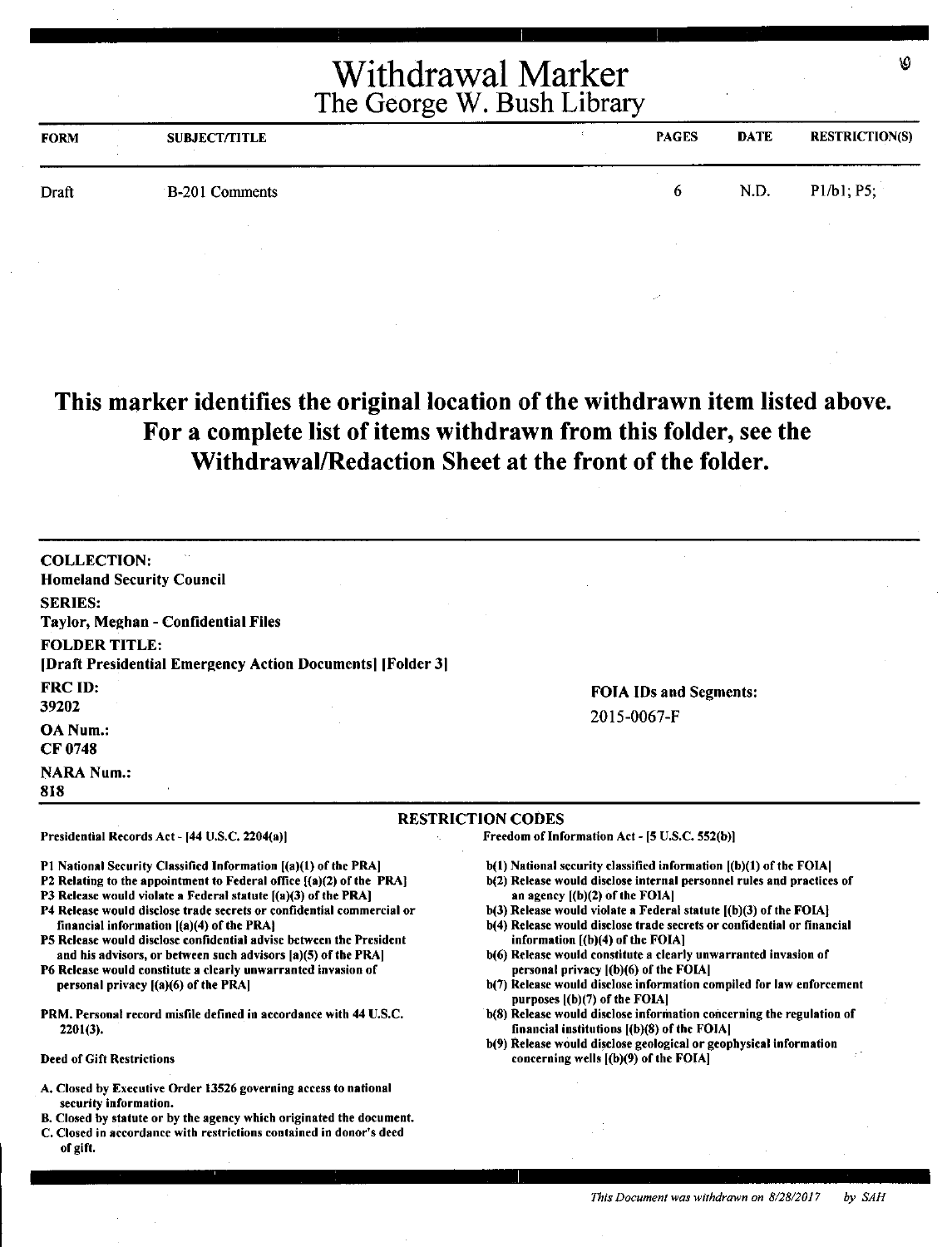| <b>FORM</b> | <b>SUBJECT/TITLE</b> |                                   | <b>PAGES</b>  | <b>DATE</b> | <b>RESTRICTION(S)</b> |
|-------------|----------------------|-----------------------------------|---------------|-------------|-----------------------|
| Draft       | B-202 Summary        |                                   | $\mathcal{D}$ | N.D.        | P1/b1; P5;            |
|             |                      | <b>Contract Contract Contract</b> |               |             |                       |

## **This marker identifies the original location of the withdrawn item listed above. For a complete list of items withdrawn from this folder, see the Withdrawal/Redaction Sheet at the front of the folder.**

| <b>COLLECTION:</b>                                                                                                                                                                                                                                                                                                                                                                                                                                                                                                                                                                                                                                                                                          |                                                                                                                                                                                                                                                                                                                                                                                                                                                                                                                                                                                                                                                                                                                                                                                                                                          |
|-------------------------------------------------------------------------------------------------------------------------------------------------------------------------------------------------------------------------------------------------------------------------------------------------------------------------------------------------------------------------------------------------------------------------------------------------------------------------------------------------------------------------------------------------------------------------------------------------------------------------------------------------------------------------------------------------------------|------------------------------------------------------------------------------------------------------------------------------------------------------------------------------------------------------------------------------------------------------------------------------------------------------------------------------------------------------------------------------------------------------------------------------------------------------------------------------------------------------------------------------------------------------------------------------------------------------------------------------------------------------------------------------------------------------------------------------------------------------------------------------------------------------------------------------------------|
| <b>Homeland Security Council</b>                                                                                                                                                                                                                                                                                                                                                                                                                                                                                                                                                                                                                                                                            |                                                                                                                                                                                                                                                                                                                                                                                                                                                                                                                                                                                                                                                                                                                                                                                                                                          |
| <b>SERIES:</b>                                                                                                                                                                                                                                                                                                                                                                                                                                                                                                                                                                                                                                                                                              |                                                                                                                                                                                                                                                                                                                                                                                                                                                                                                                                                                                                                                                                                                                                                                                                                                          |
| Taylor, Meghan - Confidential Files                                                                                                                                                                                                                                                                                                                                                                                                                                                                                                                                                                                                                                                                         |                                                                                                                                                                                                                                                                                                                                                                                                                                                                                                                                                                                                                                                                                                                                                                                                                                          |
| <b>FOLDER TITLE:</b>                                                                                                                                                                                                                                                                                                                                                                                                                                                                                                                                                                                                                                                                                        |                                                                                                                                                                                                                                                                                                                                                                                                                                                                                                                                                                                                                                                                                                                                                                                                                                          |
| [Draft Presidential Emergency Action Documents] [Folder 3]                                                                                                                                                                                                                                                                                                                                                                                                                                                                                                                                                                                                                                                  |                                                                                                                                                                                                                                                                                                                                                                                                                                                                                                                                                                                                                                                                                                                                                                                                                                          |
| FRC ID:                                                                                                                                                                                                                                                                                                                                                                                                                                                                                                                                                                                                                                                                                                     | <b>FOIA IDs and Segments:</b>                                                                                                                                                                                                                                                                                                                                                                                                                                                                                                                                                                                                                                                                                                                                                                                                            |
| 39202                                                                                                                                                                                                                                                                                                                                                                                                                                                                                                                                                                                                                                                                                                       | 2015-0067-F                                                                                                                                                                                                                                                                                                                                                                                                                                                                                                                                                                                                                                                                                                                                                                                                                              |
| OA Num.:                                                                                                                                                                                                                                                                                                                                                                                                                                                                                                                                                                                                                                                                                                    |                                                                                                                                                                                                                                                                                                                                                                                                                                                                                                                                                                                                                                                                                                                                                                                                                                          |
| <b>CF 0748</b>                                                                                                                                                                                                                                                                                                                                                                                                                                                                                                                                                                                                                                                                                              |                                                                                                                                                                                                                                                                                                                                                                                                                                                                                                                                                                                                                                                                                                                                                                                                                                          |
| <b>NARA Num.:</b><br>818                                                                                                                                                                                                                                                                                                                                                                                                                                                                                                                                                                                                                                                                                    |                                                                                                                                                                                                                                                                                                                                                                                                                                                                                                                                                                                                                                                                                                                                                                                                                                          |
|                                                                                                                                                                                                                                                                                                                                                                                                                                                                                                                                                                                                                                                                                                             |                                                                                                                                                                                                                                                                                                                                                                                                                                                                                                                                                                                                                                                                                                                                                                                                                                          |
| Presidential Records Act - [44 U.S.C. 2204(a)]                                                                                                                                                                                                                                                                                                                                                                                                                                                                                                                                                                                                                                                              | <b>RESTRICTION CODES</b><br>Freedom of Information Act - [5 U.S.C. 552(b)]                                                                                                                                                                                                                                                                                                                                                                                                                                                                                                                                                                                                                                                                                                                                                               |
| P1 National Security Classified Information [(a)(1) of the PRA]<br>P2 Relating to the appointment to Federal office {(a)(2) of the PRA]<br>P3 Release would violate a Federal statute ((a)(3) of the PRA]<br>P4 Release would disclose trade secrets or confidential commercial or<br>financial information $[(a)(4)$ of the PRA<br>P5 Release would disclose confidential advise between the President<br>and his advisors, or between such advisors [a](5) of the PRA]<br>P6 Release would constitute a clearly unwarranted invasion of<br>personal privacy $[(a)(6)$ of the PRA]<br>PRM. Personal record misfile defined in accordance with 44 U.S.C.<br>$2201(3)$ .<br><b>Deed of Gift Restrictions</b> | b(1) National security classified information [(b)(1) of the FOIA]<br>b(2) Release would disclose internal personnel rules and practices of<br>an agency $[(b)(2)$ of the FOIA]<br>$b(3)$ Release would violate a Federal statute $(a)(3)$ of the FOIA<br>b(4) Release would disclose trade secrets or confidential or financial<br>information [(b)(4) of the FOIA]<br>b(6) Release would constitute a clearly unwarranted invasion of<br>personal privacy [(b)(6) of the FOIA]<br>b(7) Release would disclose information compiled for law enforcement<br>purposes [(b)(7) of the FOIA]<br>b(8) Release would disclose information concerning the regulation of<br>financial institutions $(6)(8)$ of the FOIA]<br>b(9) Release would disclose geological or geophysical information<br>concerning wells $($ (b) $(9)$ of the FOIA $]$ |
|                                                                                                                                                                                                                                                                                                                                                                                                                                                                                                                                                                                                                                                                                                             |                                                                                                                                                                                                                                                                                                                                                                                                                                                                                                                                                                                                                                                                                                                                                                                                                                          |
| A. Closed by Executive Order 13526 governing access to national<br>security information.                                                                                                                                                                                                                                                                                                                                                                                                                                                                                                                                                                                                                    |                                                                                                                                                                                                                                                                                                                                                                                                                                                                                                                                                                                                                                                                                                                                                                                                                                          |
| B. Closed by statute or by the agency which originated the document.                                                                                                                                                                                                                                                                                                                                                                                                                                                                                                                                                                                                                                        |                                                                                                                                                                                                                                                                                                                                                                                                                                                                                                                                                                                                                                                                                                                                                                                                                                          |
| C. Closed in accordance with restrictions contained in donor's deed<br>of gift.                                                                                                                                                                                                                                                                                                                                                                                                                                                                                                                                                                                                                             |                                                                                                                                                                                                                                                                                                                                                                                                                                                                                                                                                                                                                                                                                                                                                                                                                                          |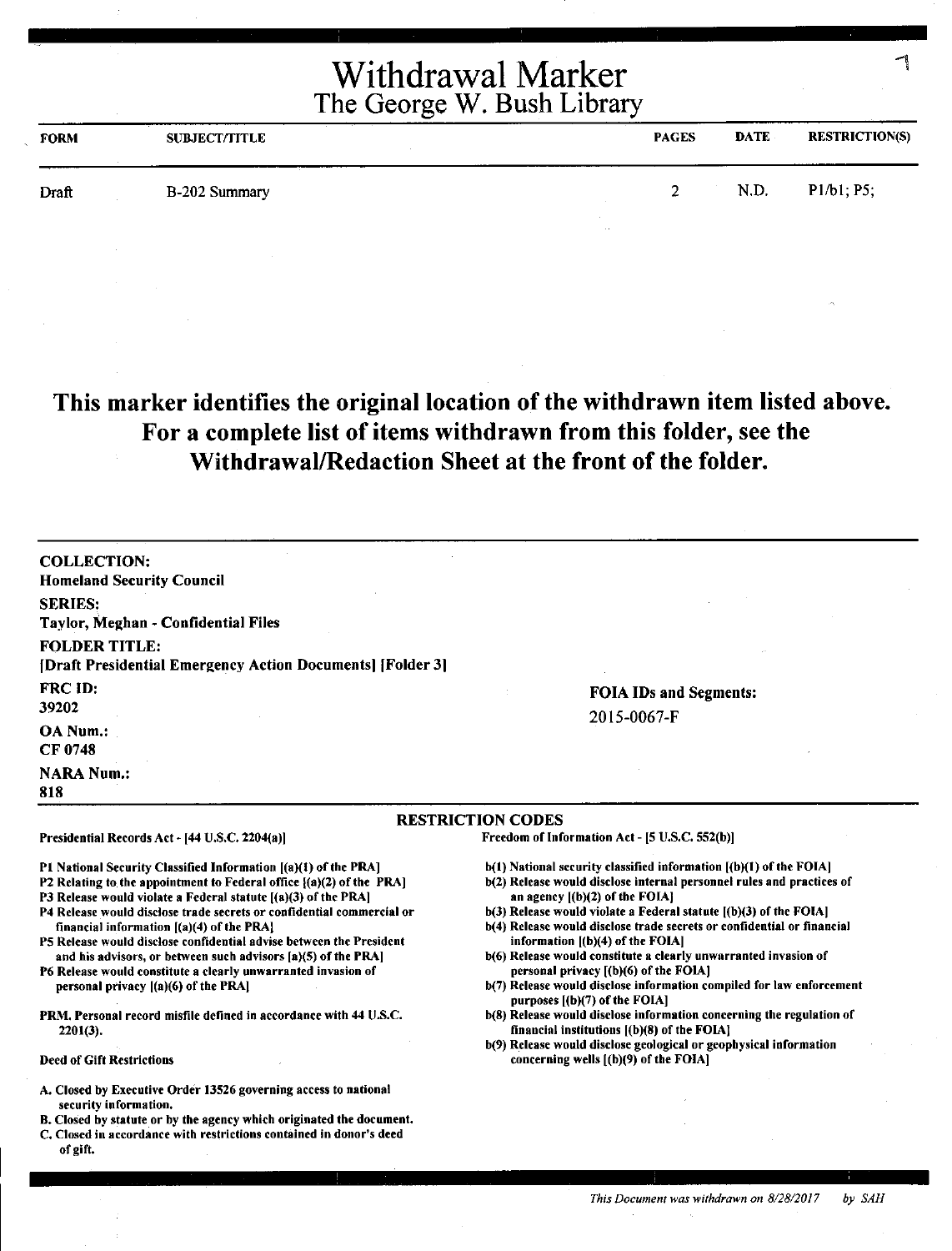| <b>FORM</b> | <b>SUBJECT/TITLE</b>  | <b>PAGES</b> | DATE | <b>RESTRICTION(S)</b> |
|-------------|-----------------------|--------------|------|-----------------------|
| Draft       | B-202 Executive Order | $2^{\circ}$  | N.D. | P1/b1; P5;            |
|             |                       |              |      |                       |

#### **This marker identifies the original location of the withdrawn item listed above. For a complete list of items withdrawn from this folder, see the Withdrawal/Redaction Sheet at the front of the folder.**

COLLECTION: Homeland Security Council SERIES: Taylor, Meghan - Confidential Files FOLDER TITLE: [Draft Presidential Emergency Action Documents] [Folder 3] FRCID: 39202 OA Num.: CF0748 **NARA Num.:** 818 FOIA IDs and Segments: 2015-0067-F RESTRICTION CODES Presidential Records Act - (44 U.S.C. 2204(a)] Pl National Security Classified Information ((a)(l) of the PRA) P2 Relating to the appointment to Federal office ((a)(2) of the PRA) P3 Release would violate a Federal statute  $[(a)(3)$  of the PRA] P4 Release would disclose trade secrets or confidential commercial or financial information ((a)(4) of the PRA) P5 Release would disclose confidential advise between the President and his advisors, or between such advisors [a)(S) of the PRAJ P6 Release would constitute a clearly unwarranted invasion of personal privacy ((a)(6) of the PRA] PRM. Personal record misfile defined in accordance with 44 U.S.C. 2201(3). Deed of Gift Restrictions A. Closed by Executive Order 13526 governing access to national security information. B. Closed by statute or by the agency which originated the document. C. Closed in accordance with restrictions contained in donor's deed Freedom of Information Act - (5 U.S.C. 552(b)) b(l) National security classified information ((b)(l) of the FOIA) b(2) Release would disclose internal personnel rules and practices of an agency  $[(b)(2)$  of the FOIA]  $b(3)$  Release would violate a Federal statute  $[(b)(3)$  of the FOIA] b(4) Release would disclose trade secrets or confidential or financial information  $[(b)(4)$  of the FOIA] b(6) Release would constitute a clearly unwarranted invasion of personal privacy [(b)(6) of the FOIA) b(7) Release would disclose information compiled for law enforcement purposes [(b)(7) of the FOIA] b(8) Release would disclose information concerning the regulation of financial institutions [(b)(8) of the FOIAI b(9) Release would disclose geological or geophysical information concerning wells [(b)(9) of the FOIA]

of gift.

```
This Document was withdrawn on 8/28/2017 by SAH
```
¥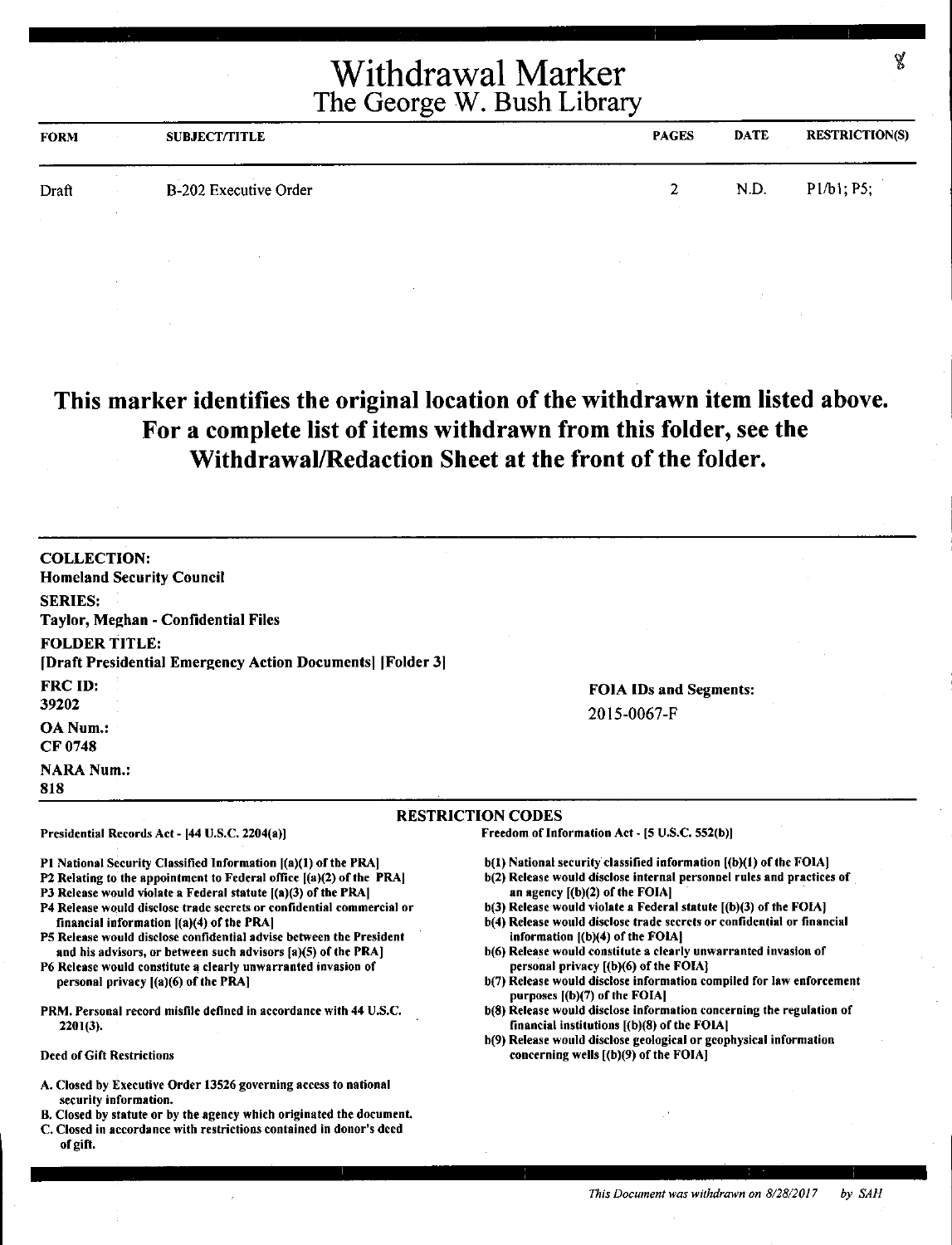| <b>FORM</b> | <b>SUBJECT/TITLE</b> |  | <b>PAGES</b> | <b>DATE</b> | <b>RESTRICTION(S)</b> |
|-------------|----------------------|--|--------------|-------------|-----------------------|
| Draft       | B-202 Comments       |  | <b>Q</b> .   | N.D.        | P1/b1, P5;            |
|             |                      |  |              |             |                       |

#### **This marker identifies the original location of the withdrawn item listed above. For a complete list of items withdrawn from this folder, see the Withdrawal/Redaction Sheet at the front of the folder.**

**RESTRICTION CODES** 

COLLECTION: Homeland Security Council SERIES: Taylor, Meghan - Confidential Files FOLDER TITLE: [Draft Presidential Emergency Action Documents] [Folder 3] FRC ID: 39202 OA Num.: CF0748 **NARA Num.:** 818

#### FOIA IDs and Segments: 2015-0067-F

#### Presidential Records Act - (44 U.S.C. 2204(a))

Pl National Security Classified Information ((a)(I) of the PRA]

- P2 Relating to the appointment to Federal office ((a)(2) of the PRAJ
- P3 Release would violate a Federal statute ((a)(3) of the PRA]
- P4 Release would disclose trade secrets or confidential commercial or financial information ((a)(4) of the PRA)
- PS Release would disclose confidential advise between the President and his advisors, or between such advisors (a)(S) of the PRA]
- P6 Release would constitute a clearly unwarranted invasion of personal privacy [(a)(6) of the PRA)
- PRM. Personal record misfile defined in accordance with 44 U.S.C. 2201(3).

#### Deed of Gift Restrictions

- A. Closed by Executive Order 13526 governing access to national security information.
- B. Closed by statute or by the agency which originated the document.
- C. Closed in accordance with restrictions contained in donor's deed of gift.

Freedom of Information Act - (S U.S.C. 552(b)]

- b(l) National security classified information ((b)(l) of the FOIA)
- b(2) Release would disclose internal personnel rules and practices of an agency ((b)(2) of the FOIAI
- $b(3)$  Release would violate a Federal statute  $[(b)(3)$  of the FOIA]
- b(4) Release would disclose trade secrets or confidential or financial information  $[(b)(4)$  of the FOIA]
- b(6) Release would constitute a clearly unwarranted invasion of personal privacy ((b)(6) of the FOIAI
- b(7) Release would disclose information compiled for law enforcement purposes  $[(b)(7)$  of the FOIA $]$
- b(S) Release would disclose information concerning the regulation of financial institutions ((b)(S) of the FOIA)
- b(9) Release would disclose geological or geophysical information concerning wells ((b)(9) of the FOIA)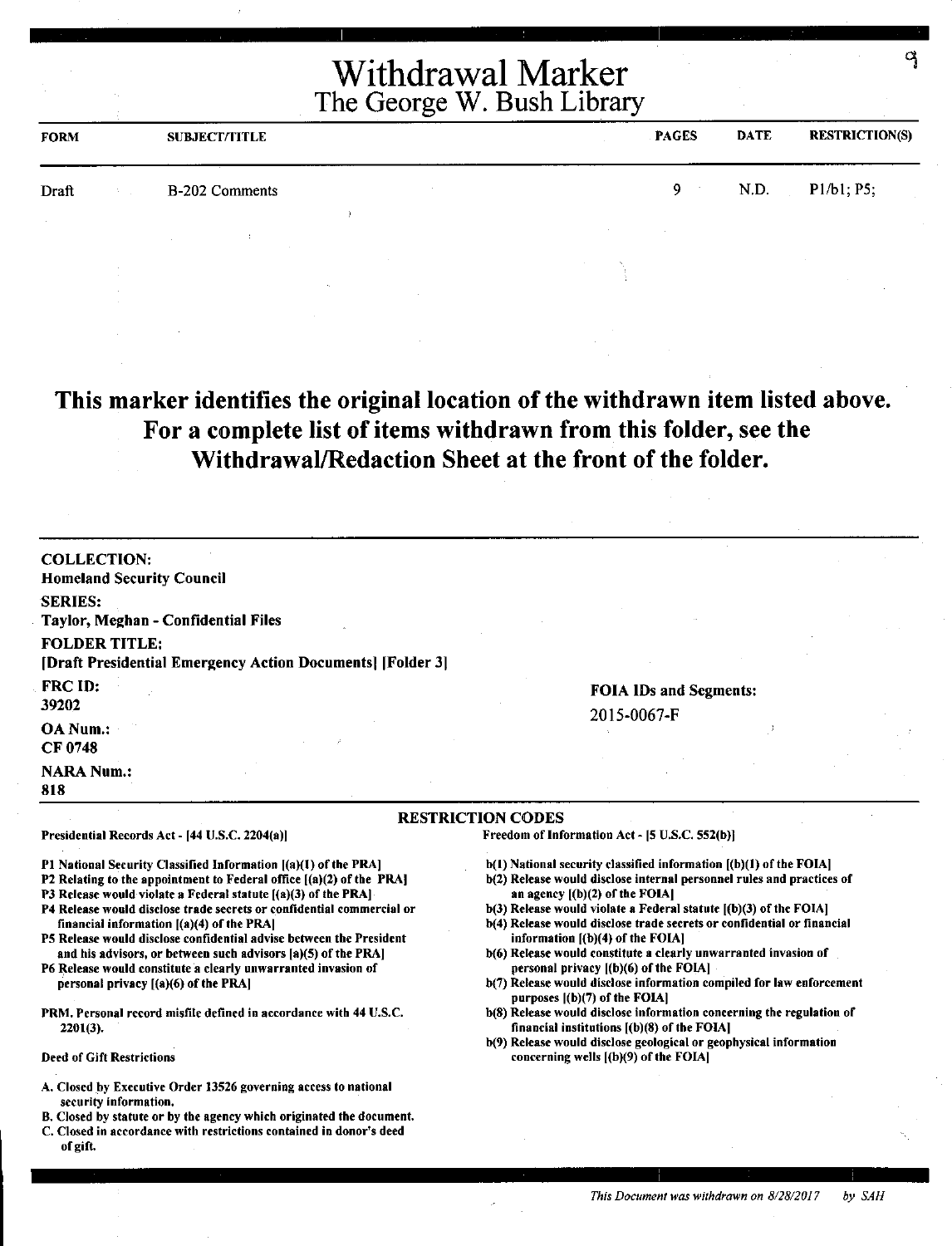| <b>FORM</b> | <b>SUBJECT/TITLE</b> | <b>PAGES</b> | <b>DATE</b> | <b>RESTRICTION(S)</b> |
|-------------|----------------------|--------------|-------------|-----------------------|
| Draft       | D-501 Summary        |              | N.D.        | P1/b1; P5;            |
|             |                      |              |             |                       |

## **This marker identifies the original location of the withdrawn item listed above. For a complete list of items withdrawn from this folder, see the Withdrawal/Redaction Sheet at the front of the folder.**

| <b>COLLECTION:</b><br><b>Homeland Security Council</b>                                                                                                                                                                                                                                                                           |                                                                                                                                                                                                                                                                                                                                 |
|----------------------------------------------------------------------------------------------------------------------------------------------------------------------------------------------------------------------------------------------------------------------------------------------------------------------------------|---------------------------------------------------------------------------------------------------------------------------------------------------------------------------------------------------------------------------------------------------------------------------------------------------------------------------------|
| <b>SERIES:</b><br>Taylor, Meghan - Confidential Files                                                                                                                                                                                                                                                                            |                                                                                                                                                                                                                                                                                                                                 |
| <b>FOLDER TITLE:</b><br>[Draft Presidential Emergency Action Documents] [Folder 3]                                                                                                                                                                                                                                               |                                                                                                                                                                                                                                                                                                                                 |
| <b>FRC ID:</b><br>39202                                                                                                                                                                                                                                                                                                          | <b>FOIA IDs and Segments:</b><br>2015-0067-F                                                                                                                                                                                                                                                                                    |
| OA Num.:<br>CF 0748                                                                                                                                                                                                                                                                                                              |                                                                                                                                                                                                                                                                                                                                 |
| <b>NARA Num.:</b><br>818                                                                                                                                                                                                                                                                                                         |                                                                                                                                                                                                                                                                                                                                 |
|                                                                                                                                                                                                                                                                                                                                  | <b>RESTRICTION CODES</b>                                                                                                                                                                                                                                                                                                        |
| Presidential Records Act - [44 U.S.C. 2204(a)]                                                                                                                                                                                                                                                                                   | Freedom of Information Act - [5 U.S.C. 552(b)]                                                                                                                                                                                                                                                                                  |
| P1 National Security Classified Information [(a)(1) of the PRA]<br>P2 Relating to the appointment to Federal office [(a)(2) of the PRA]<br>P3 Release would violate a Federal statute [(a)(3) of the PRA]<br>P4 Release would disclose trade secrets or confidential commercial or<br>financial information $[(a)(4)$ of the PRA | b(1) National security classified information [(b)(1) of the FOIA]<br>b(2) Release would disclose internal personnel rules and practices of<br>an agency [(b)(2) of the FOIA]<br>$b(3)$ Release would violate a Federal statute $(6)(3)$ of the FOIA]<br>b(4) Release would disclose trade secrets or confidential or financial |
| P5 Release would disclose confidential advise between the President<br>and his advisors, or between such advisors [a)(5) of the PRA]<br>P6 Release would constitute a clearly unwarranted invasion of<br>personal privacy $[(a)(6)$ of the PRA]                                                                                  | information $[(b)(4)$ of the FOIA]<br>b(6) Release would constitute a clearly unwarranted invasion of<br>personal privacy ((b)(6) of the FOIA]<br>b(7) Release would disclose information compiled for law enforcement                                                                                                          |
| PRM. Personal record misfile defined in accordance with 44 U.S.C.<br>$2201(3)$ .                                                                                                                                                                                                                                                 | purposes ((b)(7) of the FOIA]<br>b(8) Release would disclose information concerning the regulation of<br>financial institutions $[(b)(8)$ of the FOIA]<br>b(9) Release would disclose geological or geophysical information                                                                                                     |
| <b>Deed of Gift Restrictions</b>                                                                                                                                                                                                                                                                                                 | concerning wells [(b)(9) of the FOIA]                                                                                                                                                                                                                                                                                           |

- A. Closed by Executive Order 13526 governing access to national security information,
- B. Closed by statute or by the agency which originated the document.
- C. Closed in accordance with restrictions contained in donor's deed of gift.

*This Document was withdrawn on 8/28/2017* by SAH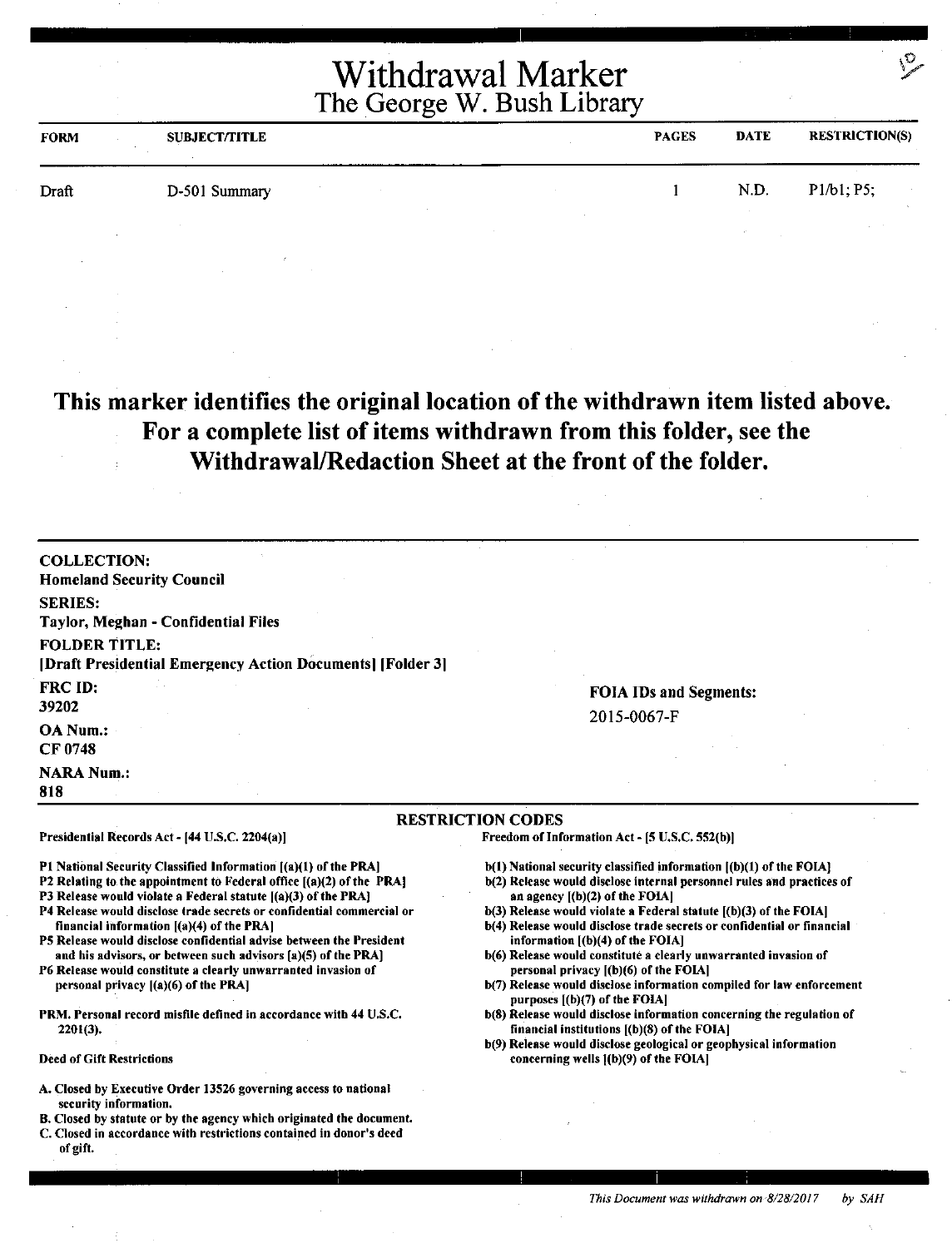| <b>FORM</b> | <b>SUBJECT/TITLE</b>  | <b>PAGES</b> | <b>DATE</b> | <b>RESTRICTION(S)</b> |
|-------------|-----------------------|--------------|-------------|-----------------------|
| Draft       | D-501 Executive Order |              | N.D.        | P1/b1; P5;            |
|             |                       |              |             |                       |

## **This marker identifies the original location of the withdrawn item listed above. For a complete list of items withdrawn from this folder, see the Withdrawal/Redaction Sheet at the front of the folder.**

| <b>COLLECTION:</b><br><b>Homeland Security Council</b>                                                                                                                                                                                                                                                                                     |                                                                                                                                                                                                                                                                                                                                            |
|--------------------------------------------------------------------------------------------------------------------------------------------------------------------------------------------------------------------------------------------------------------------------------------------------------------------------------------------|--------------------------------------------------------------------------------------------------------------------------------------------------------------------------------------------------------------------------------------------------------------------------------------------------------------------------------------------|
| <b>SERIES:</b>                                                                                                                                                                                                                                                                                                                             |                                                                                                                                                                                                                                                                                                                                            |
| Taylor, Meghan - Confidential Files                                                                                                                                                                                                                                                                                                        |                                                                                                                                                                                                                                                                                                                                            |
|                                                                                                                                                                                                                                                                                                                                            |                                                                                                                                                                                                                                                                                                                                            |
| <b>FOLDER TITLE:</b>                                                                                                                                                                                                                                                                                                                       |                                                                                                                                                                                                                                                                                                                                            |
| [Draft Presidential Emergency Action Documents] [Folder 3]                                                                                                                                                                                                                                                                                 |                                                                                                                                                                                                                                                                                                                                            |
| <b>FRC ID:</b>                                                                                                                                                                                                                                                                                                                             | <b>FOIA IDs and Segments:</b>                                                                                                                                                                                                                                                                                                              |
| 39202                                                                                                                                                                                                                                                                                                                                      | 2015-0067-F                                                                                                                                                                                                                                                                                                                                |
| OA Num.:                                                                                                                                                                                                                                                                                                                                   |                                                                                                                                                                                                                                                                                                                                            |
| CF 0748                                                                                                                                                                                                                                                                                                                                    |                                                                                                                                                                                                                                                                                                                                            |
| <b>NARA Num.:</b>                                                                                                                                                                                                                                                                                                                          |                                                                                                                                                                                                                                                                                                                                            |
| 818                                                                                                                                                                                                                                                                                                                                        |                                                                                                                                                                                                                                                                                                                                            |
|                                                                                                                                                                                                                                                                                                                                            | <b>RESTRICTION CODES</b>                                                                                                                                                                                                                                                                                                                   |
| Presidential Records Act - [44 U.S.C. 2204(a)]                                                                                                                                                                                                                                                                                             | Freedom of Information Act - [5 U.S.C. 552(b)]                                                                                                                                                                                                                                                                                             |
| P1 National Security Classified Information [(a)(1) of the PRA]<br>P2 Relating to the appointment to Federal office $[(a)(2)$ of the PRA]<br><b>P3 Release would violate a Federal statute [(a)(3) of the PRA]</b><br>P4 Release would disclose trade secrets or confidential commercial or<br>financial information $[(a)(4)$ of the PRA] | $\sim$ b(1) National security classified information $[(b)(1)$ of the FOIA]<br>b(2) Release would disclose internal personnel rules and practices of<br>an agency $[(b)(2)$ of the FOIA]<br>$b(3)$ Release would violate a Federal statute $(6)(3)$ of the FOIA]<br>b(4) Release would disclose trade secrets or confidential or financial |
| P5 Release would disclose confidential advise between the President                                                                                                                                                                                                                                                                        | information $[(b)(4)$ of the FOIA]<br>b(6) Release would constitute a clearly unwarranted invasion of                                                                                                                                                                                                                                      |
| and his advisors, or between such advisors [a](5) of the PRA]<br>P6 Release would constitute a clearly unwarranted invasion of                                                                                                                                                                                                             | personal privacy $($ b $)($ 6 $)$ of the FOIA $\}$                                                                                                                                                                                                                                                                                         |
| personal privacy $[(a)(6)$ of the PRA]                                                                                                                                                                                                                                                                                                     | b(7) Release would disclose information compiled for law enforcement                                                                                                                                                                                                                                                                       |
| PRM. Personal record misfile defined in accordance with 44 U.S.C.<br>$2201(3)$ .                                                                                                                                                                                                                                                           | purposes $  (b)(7)$ of the FOIA]<br>b(8) Release would disclose information concerning the regulation of<br>financial institutions $[(b)(8)$ of the FOIA]                                                                                                                                                                                  |
| <b>Deed of Gift Restrictions</b>                                                                                                                                                                                                                                                                                                           | b(9) Release would disclose geological or geophysical information<br>concerning wells [(b)(9) of the FOIA]                                                                                                                                                                                                                                 |
|                                                                                                                                                                                                                                                                                                                                            |                                                                                                                                                                                                                                                                                                                                            |
| A. Closed by Executive Order 13526 governing access to national<br>security information.                                                                                                                                                                                                                                                   |                                                                                                                                                                                                                                                                                                                                            |
| B. Closed by statute or by the agency which originated the document.<br>C. Closed in accordance with restrictions contained in donor's deed<br>of gift.                                                                                                                                                                                    |                                                                                                                                                                                                                                                                                                                                            |

 $\mathcal{N}$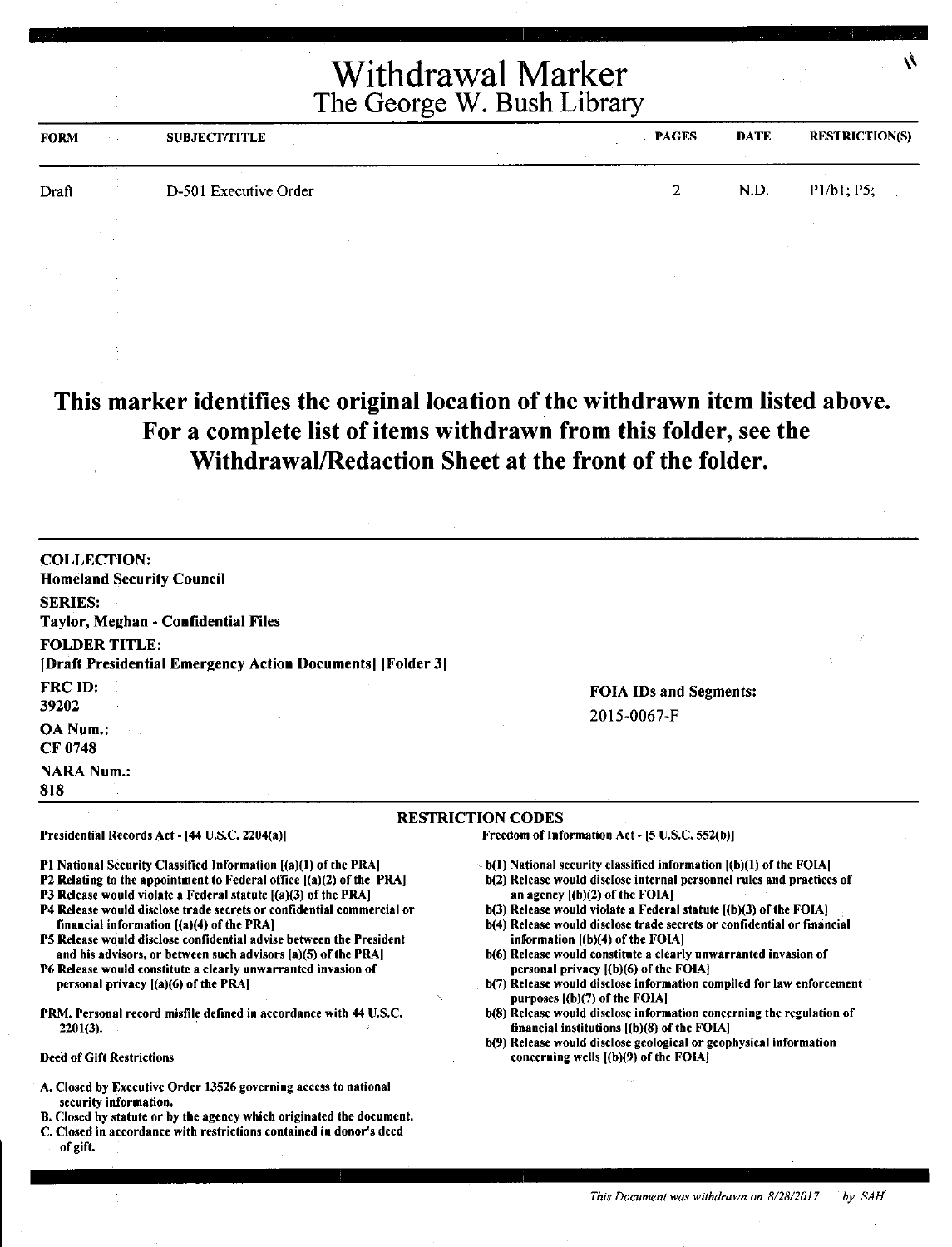| <b>FORM</b> | <b>SUBJECT/TITLE</b> | <b>PAGES</b> | <b>DATE</b> | <b>RESTRICTION(S)</b> |
|-------------|----------------------|--------------|-------------|-----------------------|
| Draft       | D-501 Comments       | - 9          | N.D.        | P1/b1; P5;            |
|             |                      |              |             |                       |

#### **This marker identifies the original location of the withdrawn item listed above. For a complete list of items withdrawn from this folder, see the Withdrawal/Redaction Sheet at the front of the folder.**

**COLLECTION:**  Homeland Security Council **SERIES:**  Taylor, Meghan - Confidential Files **FOLDER TITLE:**  [Draft Presidential Emergency Action Documents] [Folder 3] **FRCID:**  39202 **OANum.:**  CF 0748 **NARA Num.: 818 FOIA** IDs and Segments: 2015-0067-F **RESTRICTION CODES**  Presidential Records Act - (44 U.S.C. 2204(a)) Pl National Security Classified Information ((a)(l) of the PRAJ P2 Relating to the appointment to Federal office ((a)(2) of the PRAJ P3 Release would violate a Federal statute [(a)(3) of the PRA] P4 Release would disclose trade secrets or confidential commercial or financial information ((a)(4) of the PRA) PS Release would disclose confidential advise between the President and his advisors, or between such advisors (a)(S) of the PRA] P6 Release would constitute a clearly unwarranted invasion of personal privacy [(a)(6) of the PRA] PRM. Personal record misfile defined in accordance with 44 U.S.C. 2201(3). Deed of Gift Restrictions A. Closed by Executive Order 13526 governing access to national security information. B. Closed by statute or by the agency which originated the document. Freedom of Information Act - [5 U.S.C, 552(b)]  $b(1)$  National security classified information  $(1b)(1)$  of the FOIA] b(2) Release would disclose internal personnel rules and practices of an agency [(b)(2) of the FOIA] b(3) Release would violate a Federal statute [(b)(3) of the FOIA] b(4) Release would disclose trade secrets or confidential or financial information [(b)(4) of the FOIA] b(6) Release would constitute a clearly unwarranted invasion of personal privacy f(b)(6) of the FOIAJ b(7) Release would disclose information compiled for law enforcement purposes [(b)(7) of the FOIAJ b(8) Release would disclose information concerning the regulation of financial institutions [(b)(8) of the FOIA) b(9) Release would disclose geological or geophysical information concerning wells [(b)(9) of the FOIA]

C. Closed in accordance with restrictions contained in donor's deed

of gift.

\'v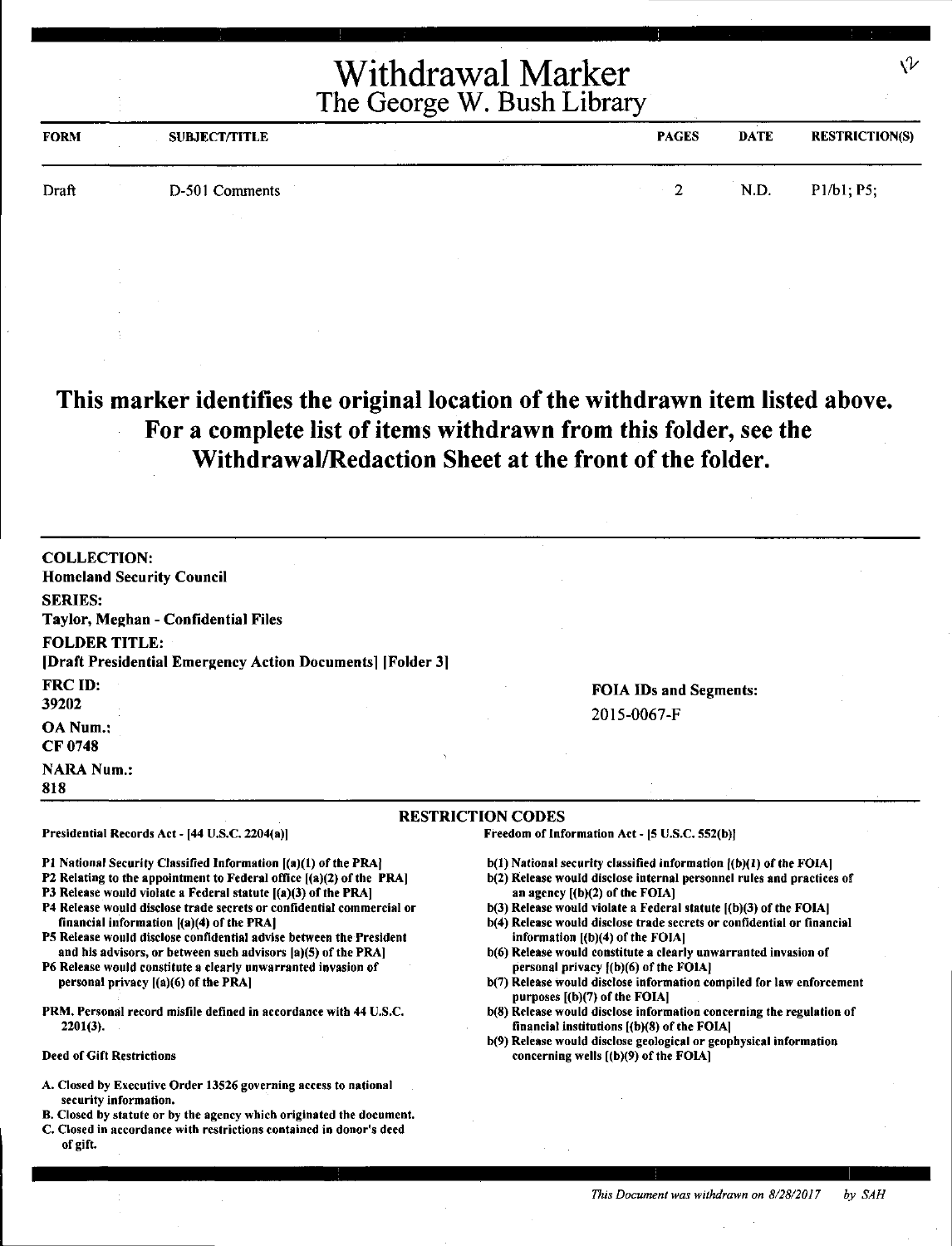| <b>FORM</b> | <b>SUBJECT/TITLE</b> | <b>PAGES</b>  | <b>DATE</b> | <b>RESTRICTION(S)</b> |
|-------------|----------------------|---------------|-------------|-----------------------|
| Draft       | D-701 Summary        | $\rightarrow$ | N.D.        | P1/b1; P5;            |
|             |                      |               |             |                       |

#### **This marker identifies the original location of the withdrawn item listed above. For a complete list of items withdrawn from this folder, see the Withdrawal/Redaction Sheet at the front of the folder.**

| <b>COLLECTION:</b>                                                                                                                        |                                                                                                                      |
|-------------------------------------------------------------------------------------------------------------------------------------------|----------------------------------------------------------------------------------------------------------------------|
| <b>Homeland Security Council</b>                                                                                                          |                                                                                                                      |
| <b>SERIES:</b>                                                                                                                            |                                                                                                                      |
| Taylor, Meghan - Confidential Files                                                                                                       |                                                                                                                      |
| <b>FOLDER TITLE:</b>                                                                                                                      |                                                                                                                      |
| [Draft Presidential Emergency Action Documents] [Folder 3]                                                                                |                                                                                                                      |
| <b>FRC ID:</b>                                                                                                                            | <b>FOIA IDs and Segments:</b>                                                                                        |
| 39202                                                                                                                                     | 2015-0067-F                                                                                                          |
| <b>OA Num.:</b>                                                                                                                           |                                                                                                                      |
| CF 0748                                                                                                                                   |                                                                                                                      |
| <b>NARA Num.:</b>                                                                                                                         |                                                                                                                      |
| 818                                                                                                                                       |                                                                                                                      |
|                                                                                                                                           | <b>RESTRICTION CODES</b>                                                                                             |
| Presidential Records Act - [44 U.S.C. 2204(a)]                                                                                            | Freedom of Information Act - [5 U.S.C. 552(b)]                                                                       |
| P1 National Security Classified Information [(a)(1) of the PRA]                                                                           | $b(1)$ National security classified information $[(b)(1)$ of the FOIA]                                               |
| P2 Relating to the appointment to Federal office [(a)(2) of the PRA]                                                                      | b(2) Release would disclose internal personnel rules and practices of                                                |
| P3 Release would violate a Federal statute $[(a)(3)$ of the PRA]<br>P4 Release would disclose trade secrets or confidential commercial or | an agency $[(b)(2)$ of the FOIA $]$<br>$b(3)$ Release would violate a Federal statute $(a)(3)$ of the FOIA           |
| financial information [(a)(4) of the PRA]                                                                                                 | b(4) Release would disclose trade secrets or confidential or financial                                               |
| P5 Release would disclose confidential advise between the President                                                                       | information $[(b)(4)$ of the $FOIA]$                                                                                 |
| and his advisors, or between such advisors [a)(5) of the PRA]<br>P6 Release would constitute a clearly unwarranted invasion of            | b(6) Release would constitute a clearly unwarranted invasion of<br>personal privacy [(b)(6) of the FOIA]             |
| personal privacy $[(a)(6)$ of the PRA]                                                                                                    | b(7) Release would disclose information compiled for law enforcement                                                 |
|                                                                                                                                           | purposes $[(b)(7)$ of the FOIA]                                                                                      |
| PRM. Personal record misfile defined in accordance with 44 U.S.C.<br>$2201(3)$ .                                                          | b(8) Release would disclose information concerning the regulation of<br>financial institutions $(1)(8)$ of the FOIA] |
|                                                                                                                                           | b(9) Release would disclose geological or geophysical information                                                    |
| <b>Deed of Gift Restrictions</b>                                                                                                          | concerning wells [(b)(9) of the FOIA]                                                                                |
| A. Closed by Executive Order 13526 governing access to national<br>security information.                                                  |                                                                                                                      |
| B. Closed by statute or by the agency which originated the document.                                                                      |                                                                                                                      |
| C. Closed in accordance with restrictions contained in donor's deed                                                                       |                                                                                                                      |
| of gift.                                                                                                                                  |                                                                                                                      |

 $\mathcal{B}$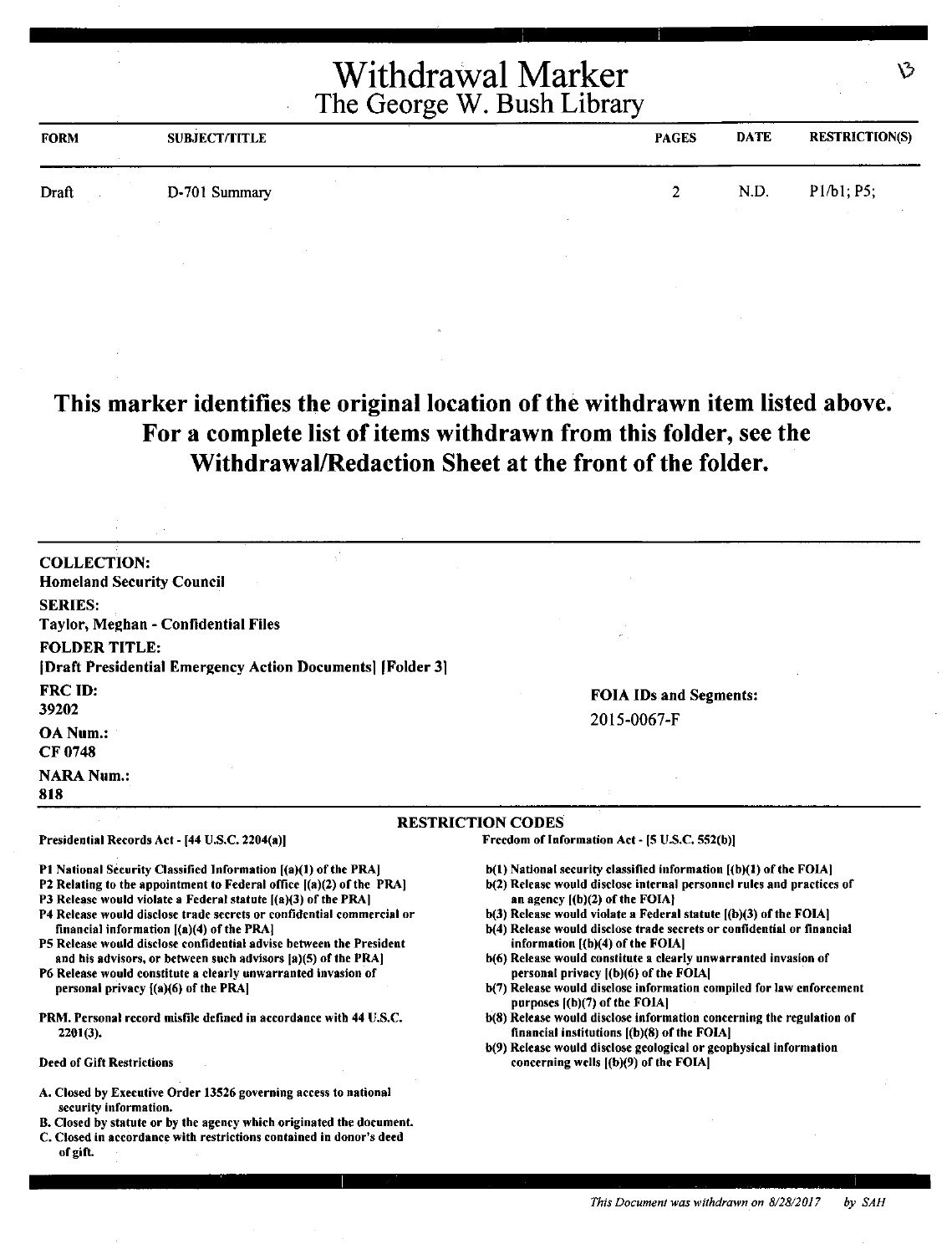| <b>FORM</b> | <b>SUBJECT/TITLE</b>  | <b>PAGES</b> | <b>DATE</b> | <b>RESTRICTION(S)</b> |
|-------------|-----------------------|--------------|-------------|-----------------------|
| Draft       | D-701 Executive Order | $2^{\circ}$  | N.D.        | P1/b1; P5;            |

## **This marker identifies the original location of the withdrawn item listed above. For a complete list of items withdrawn from this folder, see the Withdrawal/Redaction Sheet at the front of the folder.**

| <b>COLLECTION:</b><br><b>Homeland Security Council</b>                                                                                                                                                                                                                                                                                                                                                                                                                                                                                                                                |                                                                                                                                                                                                                                                                                                                                                                                                                                                                                                                                                                                                    |
|---------------------------------------------------------------------------------------------------------------------------------------------------------------------------------------------------------------------------------------------------------------------------------------------------------------------------------------------------------------------------------------------------------------------------------------------------------------------------------------------------------------------------------------------------------------------------------------|----------------------------------------------------------------------------------------------------------------------------------------------------------------------------------------------------------------------------------------------------------------------------------------------------------------------------------------------------------------------------------------------------------------------------------------------------------------------------------------------------------------------------------------------------------------------------------------------------|
| <b>SERIES:</b><br>Taylor, Meghan - Confidential Files                                                                                                                                                                                                                                                                                                                                                                                                                                                                                                                                 |                                                                                                                                                                                                                                                                                                                                                                                                                                                                                                                                                                                                    |
| <b>FOLDER TITLE:</b><br>[Draft Presidential Emergency Action Documents] [Folder 3]                                                                                                                                                                                                                                                                                                                                                                                                                                                                                                    |                                                                                                                                                                                                                                                                                                                                                                                                                                                                                                                                                                                                    |
| <b>FRC ID:</b><br>39202                                                                                                                                                                                                                                                                                                                                                                                                                                                                                                                                                               | <b>FOIA IDs and Segments:</b><br>2015-0067-F                                                                                                                                                                                                                                                                                                                                                                                                                                                                                                                                                       |
| OA Num.:<br><b>CF 0748</b>                                                                                                                                                                                                                                                                                                                                                                                                                                                                                                                                                            |                                                                                                                                                                                                                                                                                                                                                                                                                                                                                                                                                                                                    |
| <b>NARA Num.:</b><br>818                                                                                                                                                                                                                                                                                                                                                                                                                                                                                                                                                              |                                                                                                                                                                                                                                                                                                                                                                                                                                                                                                                                                                                                    |
|                                                                                                                                                                                                                                                                                                                                                                                                                                                                                                                                                                                       | <b>RESTRICTION CODES</b>                                                                                                                                                                                                                                                                                                                                                                                                                                                                                                                                                                           |
| Presidential Records Act - [44 U.S.C. 2204(a)]                                                                                                                                                                                                                                                                                                                                                                                                                                                                                                                                        | Freedom of Information Act - [5 U.S.C. 552(b)]                                                                                                                                                                                                                                                                                                                                                                                                                                                                                                                                                     |
| P1 National Security Classified Information [(a)(1) of the PRA]<br>P2 Relating to the appointment to Federal office $[(a)(2)$ of the PRA<br>P3 Release would violate a Federal statute [(a)(3) of the PRA]<br>P4 Release would disclose trade secrets or confidential commercial or<br>financial information $[(a)(4)$ of the PRA]<br>P5 Release would disclose confidential advise between the President<br>and his advisors, or between such advisors [a](5) of the PRA]<br>P6 Release would constitute a clearly unwarranted invasion of<br>personal privacy $[(a)(6)$ of the PRA] | $b(1)$ National security classified information $(a)(1)$ of the FOIA]<br>b(2) Release would disclose internal personnel rules and practices of<br>an agency $[(b)(2)$ of the FOIA!<br>$b(3)$ Release would violate a Federal statute $[(b)(3)$ of the FOIA]<br>b(4) Release would disclose trade secrets or confidential or financial<br>information $[(b)(4)$ of the FOIA]<br>b(6) Release would constitute a clearly unwarranted invasion of<br>personal privacy ((b)(6) of the FOIA]<br>b(7) Release would disclose information compiled for law enforcement<br>purposes $[(b)(7)$ of the FOIA] |
| <b>PRM.</b> Personal record misfile defined in accordance with 44 U.S.C.<br>$2201(3)$ .                                                                                                                                                                                                                                                                                                                                                                                                                                                                                               | b(8) Release would disclose information concerning the regulation of<br>financial institutions $[(b)(8)$ of the FOIA]                                                                                                                                                                                                                                                                                                                                                                                                                                                                              |
| <b>Deed of Gift Restrictions</b>                                                                                                                                                                                                                                                                                                                                                                                                                                                                                                                                                      | b(9) Release would disclose geological or geophysical information<br>concerning wells [(b)(9) of the FOIA]                                                                                                                                                                                                                                                                                                                                                                                                                                                                                         |
| A. Closed by Executive Order 13526 governing access to national<br>security information.<br>B. Closed by statute or by the agency which originated the document.                                                                                                                                                                                                                                                                                                                                                                                                                      |                                                                                                                                                                                                                                                                                                                                                                                                                                                                                                                                                                                                    |

C. Closed in accordance with restrictions contained in donor's deed

of gift.

*This Document was withdrawn on 8128/2017 by SAH* 

 $\mu$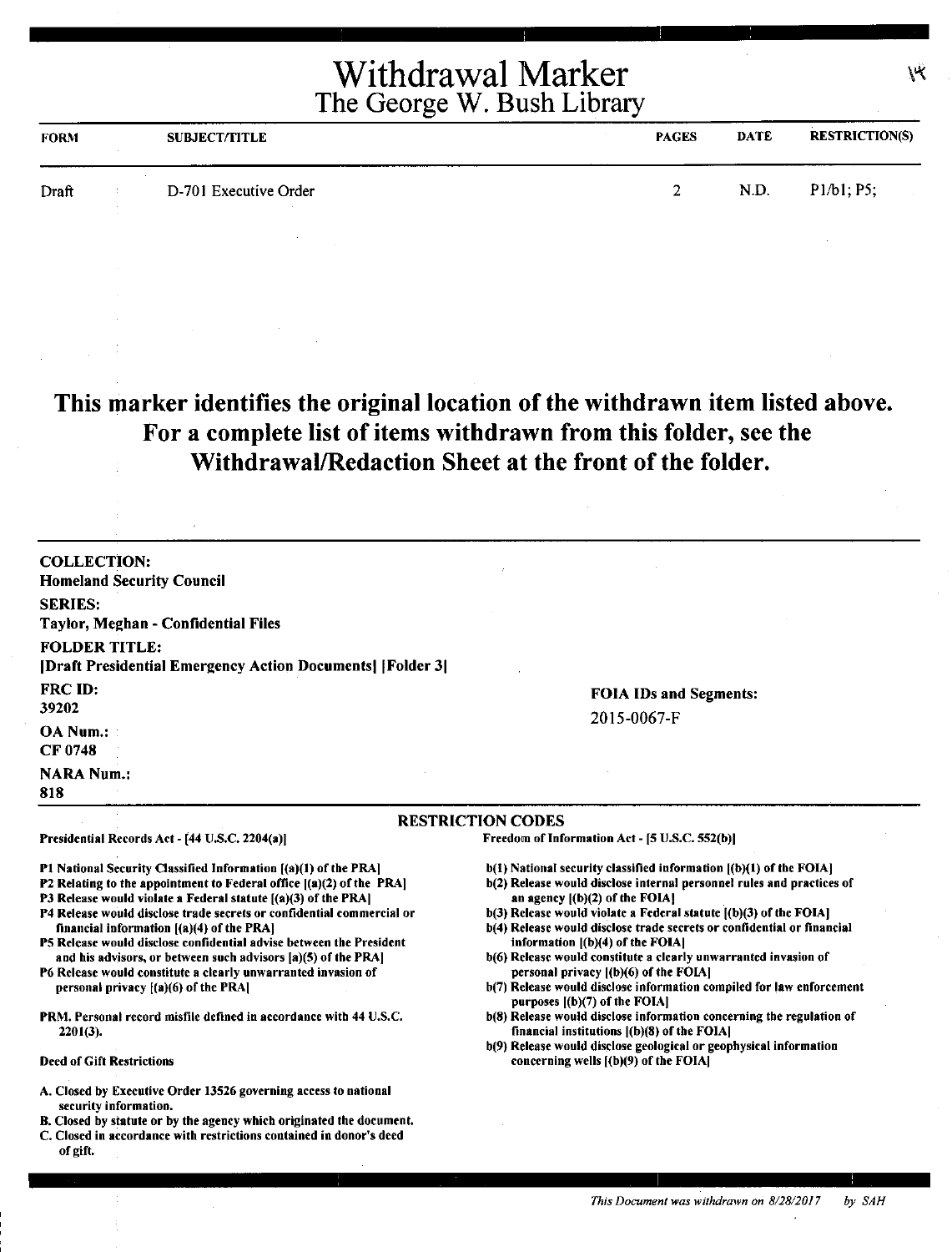| <b>FORM</b> | <b>SUBJECT/TITLE</b> | <b>PAGES</b> | <b>DATE</b> | <b>RESTRICTION(S)</b> |
|-------------|----------------------|--------------|-------------|-----------------------|
| Draft       | D-701 Comments       |              | N.D.        | P1/b1; P5;            |

#### **This marker identifies the original location of the withdrawn item listed above. For a complete list of items withdrawn from this folder, see the Withdrawal/Redaction Sheet at the front of the folder.**

COLLECTION: Homeland Security Council SERIES: Taylor, Meghan - Confidential Files FOLDER TITLE: (Draft Presidential Emergency Action Documents] (Folder 3] FRCID: 39202 OANum.: CF 0748 **NARA Num.:** 818 FOIA IDs and Segments: 2015-0067-F RESTRICTION CODES Presidential Records Act - (44 U.S.C. 2204(a)) Pl National Security Classified Information ((a)(l) of the PRA) P2 Relating to the appointment to Federal office [(a)(2) of the PRA] P3 Release would violate a Federal statute ((a)(3) of the PRAJ P4 Release would disclose trade secrets or confidential commercial or financial information ((a)(4) of the PRAJ PS Release would disclose confidential advise between the President and his advisors, or between such advisors [a)(S) of the PRA] P6 Release would constitute a clearly unwarranted invasion of personal privacy [(a)(6) of the PRA] PRM. Personal record misfile defined in accordance with 44 U.S.C. 2201(3). Freedom of Information Act - (S U.S.C. 552(b)] b(1) National security classified information  $[(b)(1)$  of the FOIA] b(2) Release would disclose internal personnel rules and practices of an agency ((b)(2) of the FOIA]  $b(3)$  Release would violate a Federal statute  $[(b)(3)$  of the FOIA] b(4) Release would disclose trade secrets or confidential or financial information ((b)(4) of the FOIAI b(6) Release would constitute a clearly unwarranted invasion of personal privacy ((b)(6) of the FOIA] b(7) Release would disclose information compiled for law enforcement purposes [(b)(7) of the FOIA] b(8) Release would disclose information concerning the regulation of financial institutions ((b)(8) of the FOIA) b(9) Release would disclose geological or geophysical information

Deed of Gift Restrictions

- A. Closed by Executive Order 13526 governing access to national security information.
- B. Closed by statute or by the agency which originated the document.
- C. Closed in accordance with restrictions contained in donor's deed of gift.

*This Document was withdrawn on 8/28/2017* by SAH

concerning wells [(b)(9) of the FOIAJ

16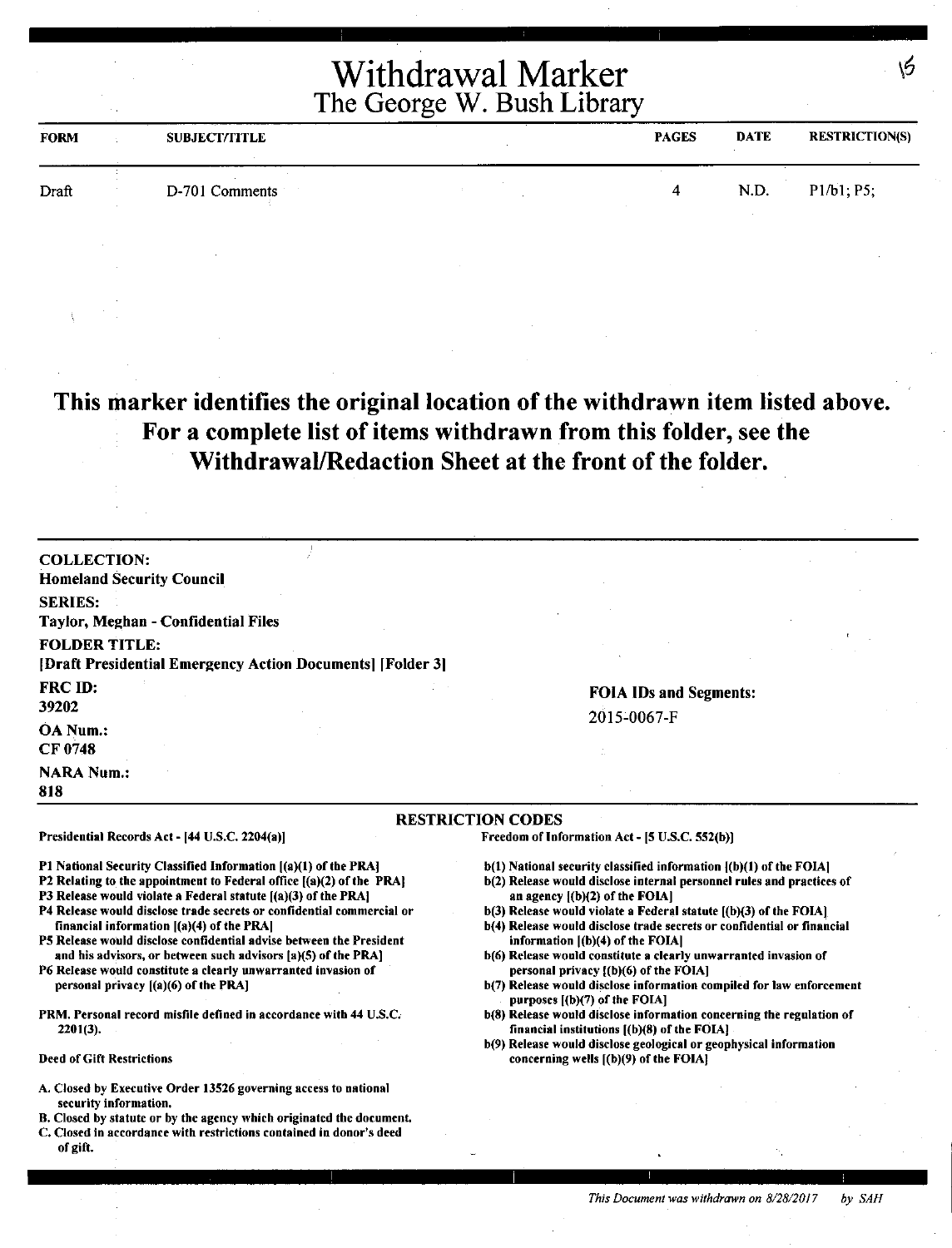| <b>FORM</b> | <b>SUBJECT/TITLE</b> |                          | <b>PAGES</b> | <b>DATE</b> | <b>RESTRICTION(S)</b> |
|-------------|----------------------|--------------------------|--------------|-------------|-----------------------|
| Draft       | F-201 Summary        | <b>Contract Contract</b> |              | N.D.        | P1/b1, P5;            |

#### **This marker identifies the original location** of **the withdrawn item listed above. For a complete list of items withdrawn from this folder, see the Withdrawal/Redaction Sheet at the front of the folder.**

| <b>COLLECTION:</b><br><b>Homeland Security Council</b>                                                                                  |                                                                                                                                                |
|-----------------------------------------------------------------------------------------------------------------------------------------|------------------------------------------------------------------------------------------------------------------------------------------------|
| <b>SERIES:</b>                                                                                                                          |                                                                                                                                                |
| Taylor, Meghan - Confidential Files                                                                                                     |                                                                                                                                                |
| <b>FOLDER TITLE:</b><br>[Draft Presidential Emergency Action Documents] [Folder 3]                                                      |                                                                                                                                                |
| FRC ID:                                                                                                                                 | <b>FOIA IDs and Segments:</b>                                                                                                                  |
| 39202                                                                                                                                   | 2015-0067-F                                                                                                                                    |
| <b>OA Num.:</b><br>CF 0748                                                                                                              |                                                                                                                                                |
| <b>NARA Num.:</b>                                                                                                                       |                                                                                                                                                |
| 818                                                                                                                                     |                                                                                                                                                |
|                                                                                                                                         | <b>RESTRICTION CODES</b>                                                                                                                       |
| Presidential Records Act - [44 U.S.C. 2204(a)]                                                                                          | Freedom of Information Act - [5 U.S.C. 552(b)]                                                                                                 |
| P1 National Security Classified Information [(a)(1) of the PRA]<br>P2 Relating to the appointment to Federal office ((a)(2) of the PRA] | b(1) National security classified information [(b)(1) of the FOIA]                                                                             |
| P3 Release would violate a Federal statute $[(a)(3)$ of the PRA]                                                                        | b(2) Release would disclose internal personnel rules and practices of<br>an agency $[(b)(2)$ of the FOIA]                                      |
| P4 Release would disclose trade secrets or confidential commercial or<br>financial information $[(a)(4)$ of the PRA                     | $b(3)$ Release would violate a Federal statute $[(b)(3)$ of the FOIA<br>b(4) Release would disclose trade secrets or confidential or financial |
| P5 Release would disclose confidential advise between the President                                                                     | information $[(b)(4)$ of the FOIA]                                                                                                             |
| and his advisors, or between such advisors (a)(5) of the PRA]                                                                           | b(6) Release would constitute a clearly unwarranted invasion of                                                                                |

- P6 Release would constitute a clearly unwarranted invasion of personal privacy ((a)(6) of the PRAJ
- PRM. Personal record misfile defined in accordance with 44 U.S.C. 2201(3).

#### Deed of Gift Restrictions

- A. Closed by Executive Order 13526 governing access to national security information.
- B. Closed by statute or by the agency which originated the document.
- C. Closed in accordance with restrictions contained in donor's deed of gift.
- personal privacy ((b)(6) of the FOIA)
- b(7) Release would disclose information compiled for law enforcement purposes  $[(b)(7)$  of the FOIA]
- b(8) Release would disclose information concerning the regulation of financial institutions ((b)(8) of the FOIA)
- b(9) Release would disclose geological or geophysical information concerning wells [(b)(9) of the FOIA)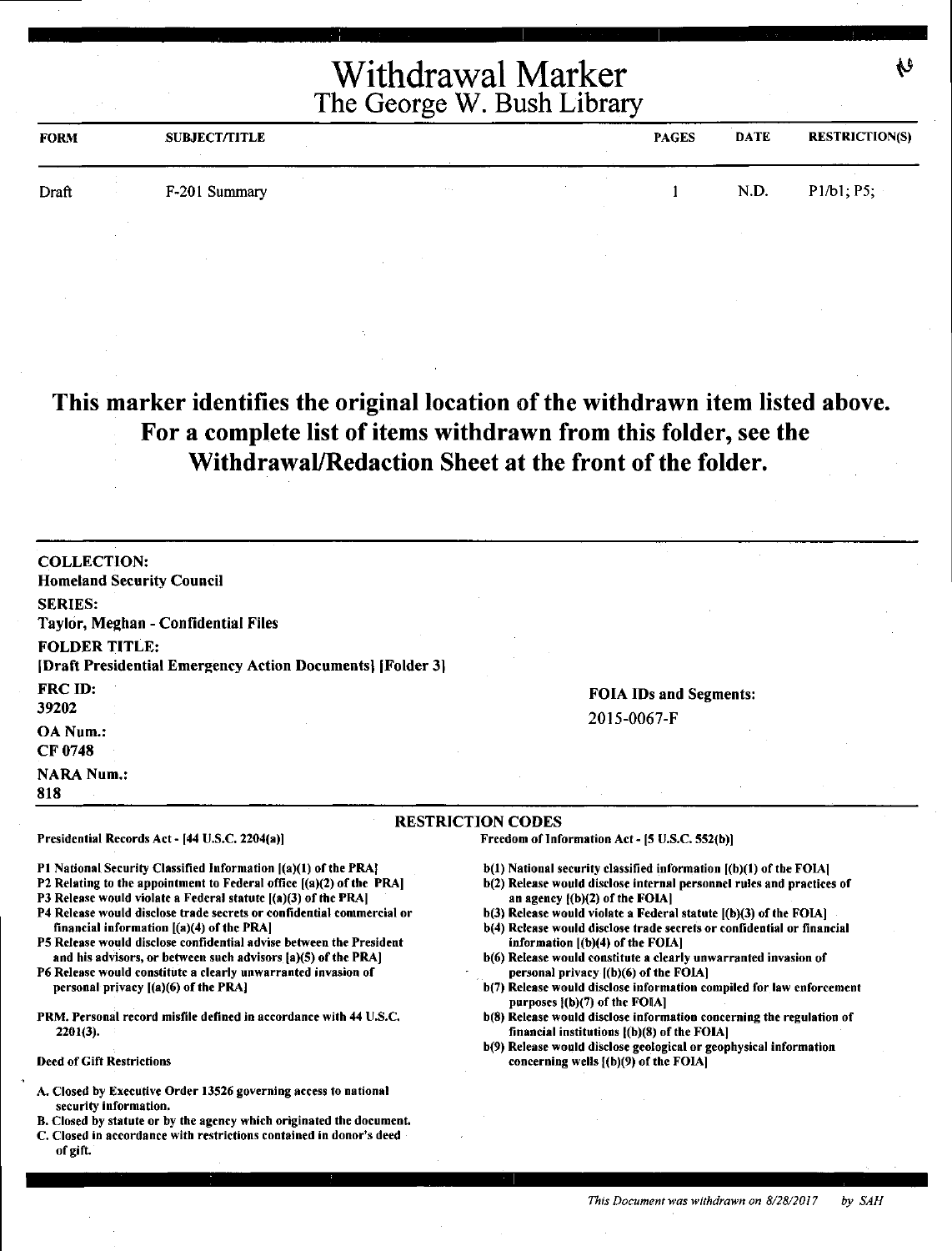| <b>FORM</b> | <b>SUBJECT/TITLE</b> |  | <b>PAGES</b> | <b>DATE</b> | <b>RESTRICTION(S)</b> |
|-------------|----------------------|--|--------------|-------------|-----------------------|
| Draft       | F-201 Proclamation   |  | $\sim$       | N.D.        | P1/b1; P5;            |
|             |                      |  |              |             |                       |

#### **This marker identifies the original location of the withdrawn item listed above. For a complete list of items withdrawn from this folder, see the Withdrawal/Redaction Sheet at the front of the folder.**

| <b>COLLECTION:</b><br><b>Homeland Security Council</b>                                                                                                                                                                                                                                      |                                                                                                                                                                                                                                                             |
|---------------------------------------------------------------------------------------------------------------------------------------------------------------------------------------------------------------------------------------------------------------------------------------------|-------------------------------------------------------------------------------------------------------------------------------------------------------------------------------------------------------------------------------------------------------------|
| <b>SERIES:</b><br>Taylor, Meghan - Confidential Files                                                                                                                                                                                                                                       |                                                                                                                                                                                                                                                             |
| <b>FOLDER TITLE:</b><br>[Draft Presidential Emergency Action Documents] [Folder 3]                                                                                                                                                                                                          |                                                                                                                                                                                                                                                             |
| <b>FRC ID:</b><br>39202                                                                                                                                                                                                                                                                     | <b>FOIA IDs and Segments:</b><br>2015-0067-F                                                                                                                                                                                                                |
| OA Num.:<br>CF 0748                                                                                                                                                                                                                                                                         |                                                                                                                                                                                                                                                             |
| NARA Num.:<br>818                                                                                                                                                                                                                                                                           |                                                                                                                                                                                                                                                             |
|                                                                                                                                                                                                                                                                                             | <b>RESTRICTION CODES</b>                                                                                                                                                                                                                                    |
| Presidential Records Act - [44 U.S.C. 2204(a)]                                                                                                                                                                                                                                              | Freedom of Information Act - [5 U.S.C. 552(b)]                                                                                                                                                                                                              |
| <b>P1 National Security Classified Information [(a)(1) of the PRA]</b><br>P2 Relating to the appointment to Federal office $[(a)(2)$ of the PRA<br>P3 Release would violate a Federal statute $[(a)(3)$ of the PRA<br>P4 Release would disclose trade secrets or confidential commercial or | $b(1)$ National security classified information $[(b)(1)$ of the FOIA]<br>b(2) Release would disclose internal personnel rules and practices of<br>an agency $[(b)(2)$ of the FOIA]<br>$b(3)$ Release would violate a Federal statute $(a)(3)$ of the FOIA] |

- financial information ((a)(4) of the PRA) PS Release would disclose confidential advise between the President and his advisors, or between such advisors [a)(S) of the PRA)
- P6 Release would constitute a clearly unwarranted invasion of personal privacy ((a)(6) of the PRA]
- PRM. Personal record misfile defined in accordance with 44 U.S.C. 2201(3).

#### Deed of Gift Restrictions

- A. Closed by Executive Order 13526 governing access to national security information.
- B. Closed by statute or by the agency which originated the document,
- C. Closed in accordance with restrictions contained in donor's deed of gift.
- b(4) Release would disclose trade secrets or confidential or financial information  $[(b)(4)$  of the FOIA]
- b(6) Release would constitute a clearly unwarranted invasion of personal privacy [(b)(6) of the FOIA]
- b(7) Release would disclose information compiled for law enforcement purposes  $(6)(7)$  of the FOIA)
- b(S) Release would disclose information concerning the regulation of financial institutions [(b)(8) of the FOIAJ
- b(9) Release would disclose geological or geophysical information concerning wells [(b)(9) of the FOIAJ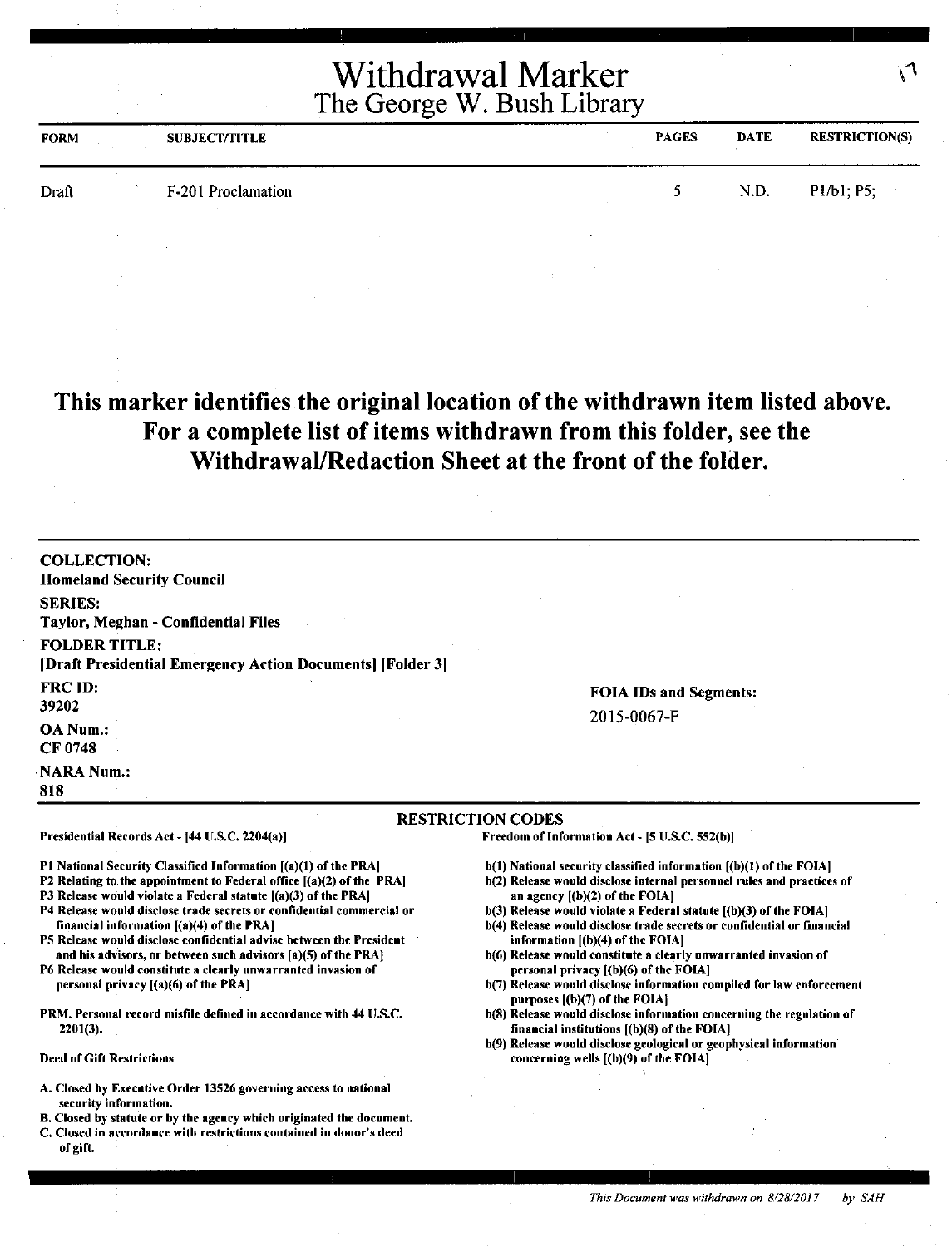| <b>FORM</b> | <b>SUBJECT/TITLE</b> | <b>PAGES</b> | <b>DATE</b> | <b>RESTRICTION(S)</b> |
|-------------|----------------------|--------------|-------------|-----------------------|
| Draft       | F-201 Comments       |              | N.D.        | P1/b1, P5;            |
|             |                      |              |             |                       |

#### **This marker identifies the original location of the withdrawn item listed above. For a complete list of items withdrawn from this folder, see the Withdrawal/Redaction Sheet at the front of the folder.**

COLLECTION: Homeland Security Council SERIES: Taylor, Meghan - Confidential Files FOLDER TITLE: [Draft Presidential Emergency Action Documents] [Folder 3] FRC ID: 39202 OA Num.: CF 0748 **NARA Num.:** 818 FOIA IDs and Segments: 2015-0067-F RESTRICTION CODES Presidential Records Act - (44 U.S.C. 2204(a)) Pl National Security Classified Information ((a)(l) of the PRA) P2 Relating to the appointment to Federal office [(a)(2) of the PRAJ P3 Release would violate a Federal statute  $[(a)(3)$  of the PRA] P4 Release would disclose trade secrets or confidential commercial or financial information ((a)(4) of the PRA) PS Release would disclose confidential advise between the President and his advisors, or between such advisors (a)(S) of the PRA) P6 Release would constitute a clearly unwarranted invasion of personal privacy [(a)(6) of the PRA) PRM. Personal record misfile defined in accordance with 44 U.S.C. 2201(3). Deed of Gift Restrictions Freedom of Information Act - [5 U.S.C. 552(b)] b(l) National security classified information [(b)(l) of the FOIAJ b(2) Release would disclose internal personnel rules and practices of an agency ((b)(2) of the FOIAI b(3) Release would violate a Federal statute ((b)(3) of the FOIA) b(4) Release would disclose trade secrets or confidential or financial information  $[(b)(4)$  of the FOIA] b(6) Release would constitute a clearly unwarranted invasion of personal privacy [(b)(6) of the FOIA) b(7) Release would disclose information compiled for law enforcement purposes ((b)(7) of the FOIAI b(8) Release would disclose information concerning the regulation of financial institutions ((b)(8) of the FOIA) b(9) Release would disclose geological or geophysical information concerning wells ((b)(9) of the FOIAI

A. Closed by Executive Order 13526 governing access to national

B. Closed by statute or by the agency which originated the document. C. Closed in accordance with restrictions contained in donor's deed

security information.

of gift.

۱Ĭ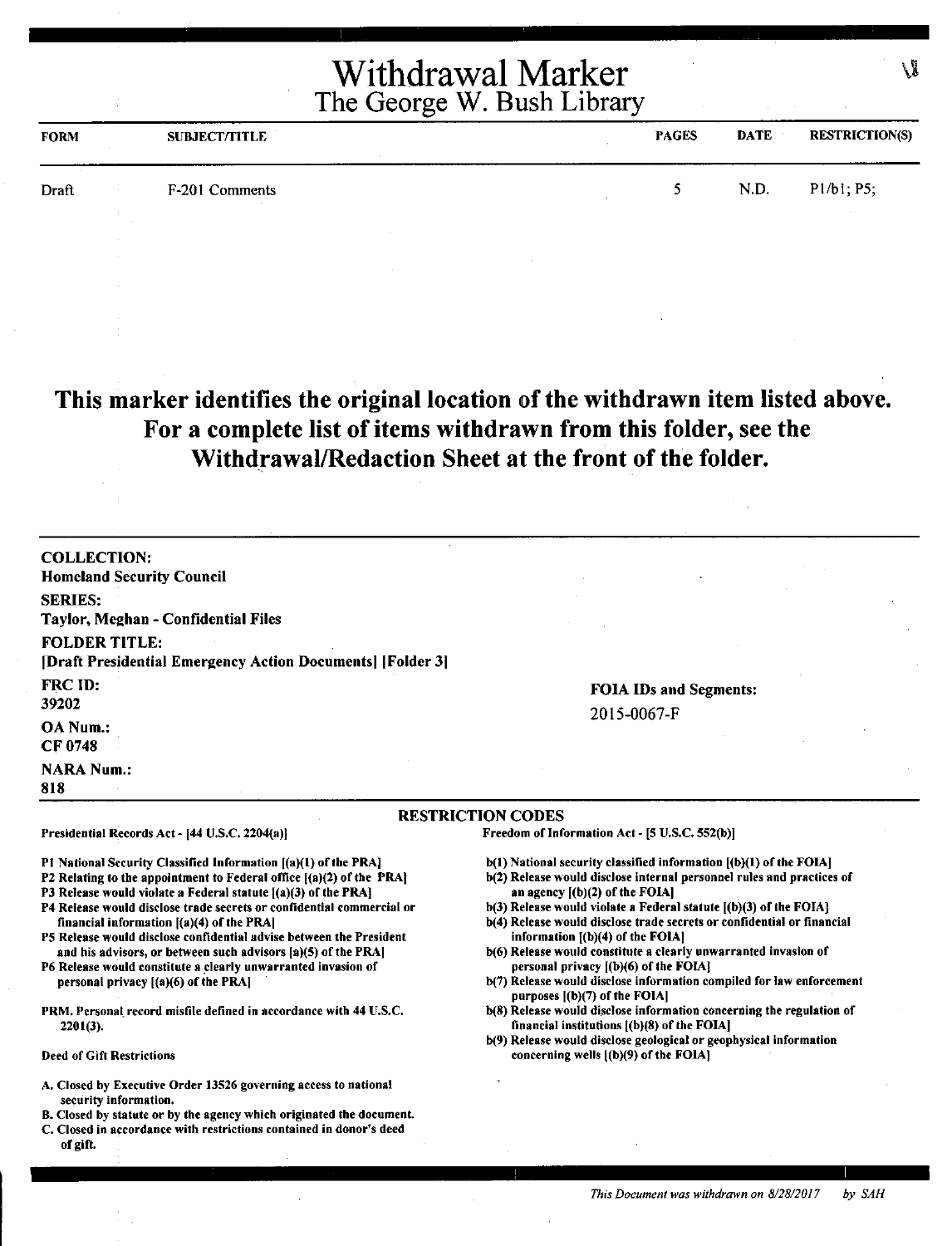| <b>FORM</b> | <b>SUBJECT/TITLE</b> | <b>PAGES</b> | <b>DATE</b> | <b>RESTRICTION(S)</b> |
|-------------|----------------------|--------------|-------------|-----------------------|
| Draft       | F-202 Summary        | -            | N.D.        | P1/b1; P5;            |

#### **This marker identifies the original location of the withdrawn item listed above. For a complete list of items withdrawn from this folder, see the Withdrawal/Redaction Sheet at the front of the folder.**

COLLECTION: Homeland Security Council SERIES: Taylor, Meghan - Confidential Files FOLDER TITLE: [Draft Presidential Emergency Action Documents] [Folder 3] FRCID: 39202 OA Num.: CF 0748 **NARA Num.:** 818 FOIA IDs and Segments: 2015-0067-F RESTRICTION CODES

Presidential Records Act - (44 U.S.C. 2204(a))

Pl National Security Classified Information ((a)(l) of the PRAJ

- P2 Relating to the appointment to Federal office [(a)(2) of the PRA)
- P3 Release would violate a Federal statute  $[(a)(3)$  of the PRA]
- P4 Release would disclose trade secrets or confidential commercial or financial information ((a)(4) of the PRAJ
- PS Release would disclose confidential advise between the President and his advisors, or between such advisors [a)(5) of the PRA)
- P6 Release would constitute a clearly unwarranted invasion of personal privacy ((a)(6) of the **PRAI**
- PRM. Personal record misfile defined in accordance with 44 U.S.C. 2201(3).

#### Deed of Gift Restrictions

- A. Closed by Executive Order 13526 governing access to national security information.
- B. Closed by statute or by the agency which originated the document.
- C. Closed in accordance with restrictions contained in donor's deed of gift.

Freedom of Information Act- (5 U.S.C. 552(b))

- b(l) National security classified information [(b)(l) of the FOIA)
- b(2) Release would disclose internal personnel rules and practices of an agency ((b)(2) of the FOIAI
- b(3) Release would violate a Federal statute ((b)(3) of the FOIA)
- b(4) Release would disclose trade secrets or confidential or financial information [(b)(4) of the FOIA)
- b(6) Release would constitute a clearly unwarranted invasion of personal privacy ((b)(6) of the FOIAI
- b(7) Release would disclose information compiled for law enforcement purposes [(b)(7) of the FOIA]
- b(S) Release would disclose information concerning the regulation of financial institutions ((b)(S) of the FOIA)
- b(9) Release would disclose geological or geophysical information concerning wells ((b)(9) of the FOIA)

۱۹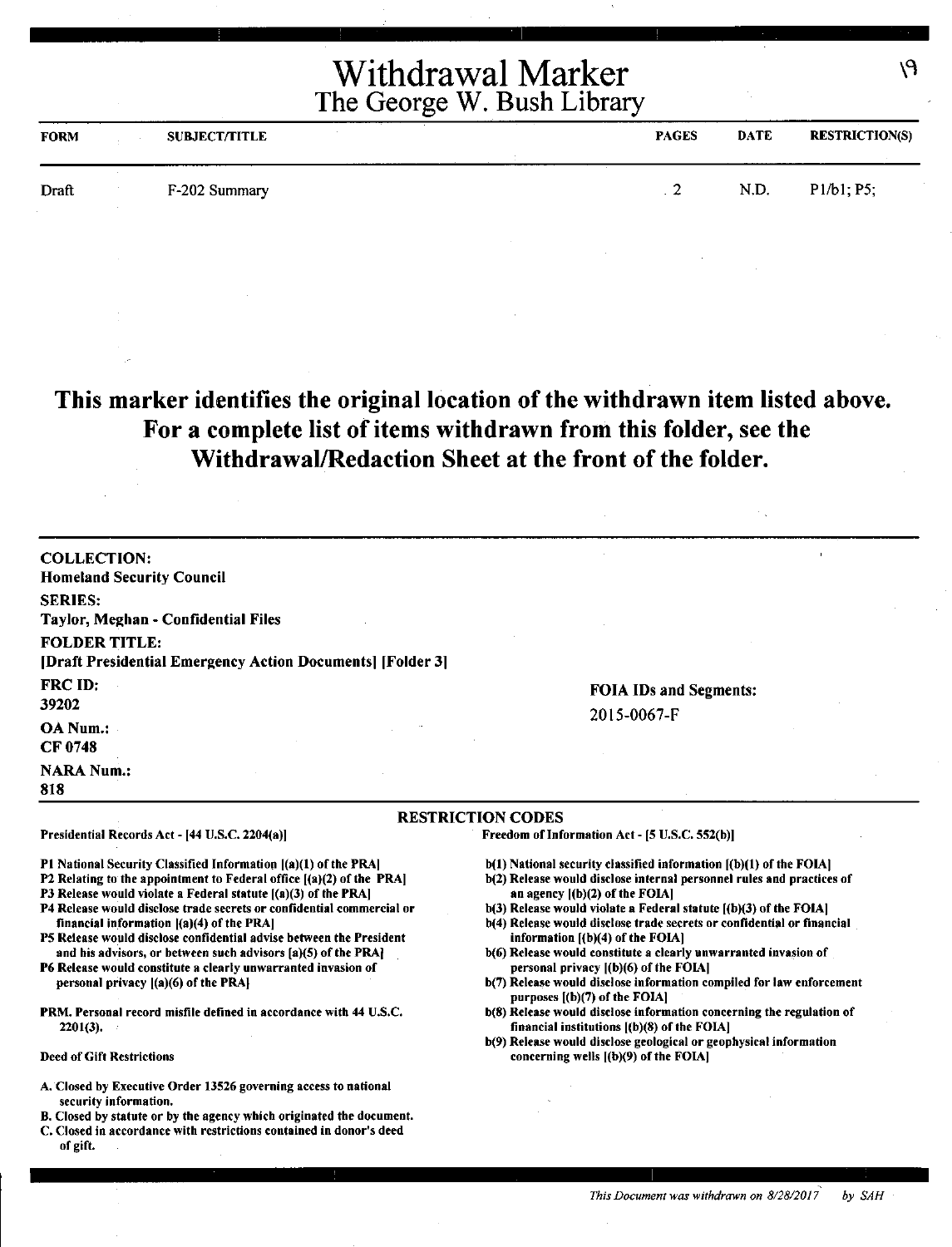| <b>FORM</b> | <b>SUBJECT/TITLE</b> | <b>PAGES</b> | <b>DATE</b> | <b>RESTRICTION(S)</b> |
|-------------|----------------------|--------------|-------------|-----------------------|
| Draft       | F-202 Proclamation   | ς.           | N.D.        | P1/b1; P5;            |
|             |                      |              |             |                       |

#### **This marker identifies the original location of the withdrawn item listed above. For a complete list of items withdrawn from this folder, see the WithdrawaVRedaction Sheet** at **the front of the folder.**

| <b>COLLECTION:</b><br><b>Homeland Security Council</b>                                                                                   |                                                                                                               |  |
|------------------------------------------------------------------------------------------------------------------------------------------|---------------------------------------------------------------------------------------------------------------|--|
| <b>SERIES:</b>                                                                                                                           |                                                                                                               |  |
| Taylor, Meghan - Confidential Files                                                                                                      |                                                                                                               |  |
| <b>FOLDER TITLE:</b><br>[Draft Presidential Emergency Action Documents] [Folder 3]                                                       |                                                                                                               |  |
| <b>FRC ID:</b>                                                                                                                           | <b>FOIA IDs and Segments:</b>                                                                                 |  |
| 39202                                                                                                                                    |                                                                                                               |  |
| <b>OA Num.:</b>                                                                                                                          | 2015-0067-F                                                                                                   |  |
| <b>CF 0748</b>                                                                                                                           |                                                                                                               |  |
| <b>NARA Num.:</b>                                                                                                                        |                                                                                                               |  |
| 818                                                                                                                                      |                                                                                                               |  |
|                                                                                                                                          | <b>RESTRICTION CODES</b>                                                                                      |  |
| Presidential Records Act - [44 U.S.C. 2204(a)]                                                                                           | Freedom of Information Act - [5 U.S.C. 552(b)]                                                                |  |
| P1 National Security Classified Information {(a)(1) of the PRA]                                                                          | $b(1)$ National security classified information $(a)(1)$ of the FOIA.                                         |  |
| P2 Relating to the appointment to Federal office $[(a)(2)$ of the PRA]<br>P3 Release would violate a Federal statute [(a)(3) of the PRA] | b(2) Release would disclose internal personnel rules and practices of<br>an agency $(1)(2)$ of the FOIA.      |  |
| P4 Release would disclose trade secrets or confidential commercial or                                                                    | $b(3)$ Release would violate a Federal statute $(a)(3)$ of the FOIA                                           |  |
| financial information $[(a)(4)$ of the PRA]                                                                                              | b(4) Release would disclose trade secrets or confidential or financial                                        |  |
| P5 Release would disclose confidential advise between the President                                                                      | information $[(b)(4)$ of the FOIA.                                                                            |  |
| and his advisors, or between such advisors [a](5) of the PRA]                                                                            | b(6) Release would constitute a clearly unwarranted invasion of                                               |  |
| P6 Release would constitute a clearly unwarranted invasion of<br>personal privacy $[(a)(6)$ of the PRA]                                  | personal privacy $(6)(6)$ of the FOIA<br>b(7) Release would disclose information compiled for law enforcement |  |
|                                                                                                                                          | purposes $[(b)(7)$ of the FOIA]                                                                               |  |
| PRM. Personal record misfile defined in accordance with 44 U.S.C.                                                                        | b(8) Release would disclose information concerning the regulation of                                          |  |
| $2201(3)$ .                                                                                                                              | financial institutions $($ b $)(8)$ of the FOIA $]$                                                           |  |

Deed of Gift Restrictions

- A. Closed by Executive Order 13526 governing access to national security information.
- 8. Closed by statute or by the agency which originated the document.
- C. Closed in accordance with restrictions contained in donor's deed of gift.

b(9) Release would disclose geological or geophysical information concerning wells ((b)(9) of the FOIA)

 $2^\mathsf{O}$